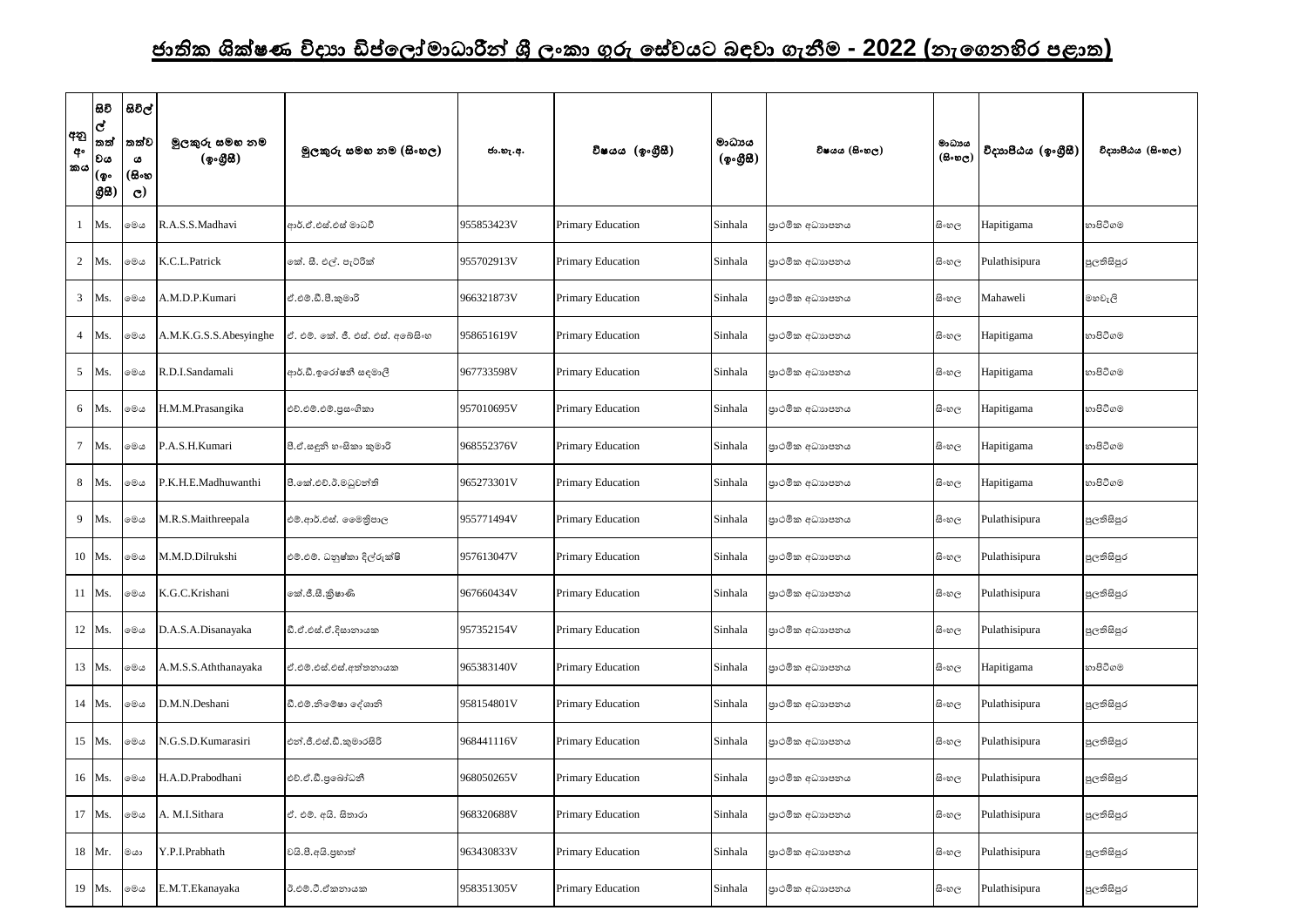| අනු<br>අං<br>කය | සිවි<br> ල්<br>තත්<br> වය<br> (စွ۰<br> යුස | සිවිල්<br>තත්ව<br>ය<br>(සිංහ<br>$\mathbf{C}$ | මුලකුරු සමහ නම<br>(ඉංගීසී) | මූලකුරු සමහ නම (සිංහල)                           | ජා.හැ.අ.   | විෂයය (ඉංගුිසි)          | මාධායය<br>(ඉංගීසී) | විෂයය (සිංහල)   | මාධාපය<br>$(B \circ \mathfrak{v}_C)$ | විදාහපීඨය (ඉංගීසී) | විදාහපීඨය (සිංහල) |
|-----------------|--------------------------------------------|----------------------------------------------|----------------------------|--------------------------------------------------|------------|--------------------------|--------------------|-----------------|--------------------------------------|--------------------|-------------------|
|                 | 20 Ms.                                     | මෙය                                          | W D U.K.Dharmasiri         | ඩබ්ලිව්.ඩී.යූ.කේ. ධර්මසිරි                       | 955852850V | Primary Education        | Sinhala            | පාථමික අධාහපනය  | සි∘හල                                | Pulathisipura      | පුලතිසිපුර        |
|                 | 21 Ms.                                     | මෙය                                          | L.P.A.R.Dilrukshi          | එල්.පී.ඒ.රේණුකා දිල්රුක්ෂි                       | 968111604V | <b>Primary Education</b> | Sinhala            | පාථමික අධාහපනය  | සි∘හල                                | Pulathisipura      | පුලතිසිපුර        |
|                 | 22 Ms.                                     | මෙය                                          | K.A.C.M.Kulasooriya        | කේ.ඒ.වමෝදි මධුවන්ති කුලසුරිය                     | 956321832V | Primary Education        | Sinhala            | පාථමික අධාහපනය  | සිංහල                                | Pulathisipura      | පුලතිසිපුර        |
|                 | 23 Ms.                                     | මෙය                                          | A.A.Priyadarshani          | ඒ.අනුෂා පියදර්ශනී                                | 975090949V | Primary Education        | Sinhala            | පාථමික අධාහපනය  | සි∘හල                                | Pulathisipura      | පුලතිසිපුර        |
|                 | 24   Ms.                                   | මෙය                                          | D.A.T.S.Weerakoon          | ඩී.ඒ.ටී.එස්.වීරකෝන්                              | 966022523V | <b>Primary Education</b> | Sinhala            | පාථමික අධාහපනය  | සි∘හල                                | Pulathisipura      | පුලතිසිපුර        |
|                 | 25 Ms.                                     | මෙය                                          | S.P.A.P.K.Jayathilaka      | එස්.පී.අයේෂා පුබුද්දිකා කුමාරි ජයතිලක 965942920V |            | <b>Primary Education</b> | Sinhala            | පාථමික අධාහපනය  | සි∘හල                                | Pulathisipura      | පුලතිසිපුර        |
|                 | 26 Ms.                                     | මෙය                                          | S.P.A.S.Perera             | එස්.පී.ඒ.එස්.පෙරේරා                              | 957491510V | Primary Education        | Sinhala            | පාථමික අධාහපනය  | සි∘හල                                | Pulathisipura      | පුලතිසිපුර        |
|                 | 27 Ms.                                     | මෙය                                          | P.U.B.D.Fernando           | පි.යූ.බිනෝදා දිලක්ෂි පුනාන්දු                    | 968192396V | Primary Education        | Sinhala            | පාථමික අධාහපනය  | සි∘හල                                | Pulathisipura      | පුලතිසිපුර        |
|                 | 28 Ms.                                     | මෙය                                          | T.M.O.T.S.Abesingha        | ටී.එම්.ඕ.ටී.එස්. අබේසිංහ                         | 967901237V | Primary Education        | Sinhala            | පාථමික අධාහපනය  | සි∘හල                                | Pulathisipura      | පුලතිසිපුර        |
|                 | 29 Ms.                                     | මෙය                                          | N.G.K.I.Madhushani         | එන්. ජී. කේ. ඉෂාරා මධුෂානි                       | 966340657V | <b>Primary Education</b> | Sinhala            | පාථමික අධාහපනය  | සි∘හල                                | Pulathisipura      | පුලතිසිපුර        |
|                 | 30 Ms.                                     | මෙය                                          | D.M.N.Dharmalatha          | ඩී.එම්.එන්.ධර්මලතා                               | 966172053V | Primary Education        | Sinhala            | පාථමික අධාහපනය  | සි∘හල                                | Pulathisipura      | පුලතිසිපුර        |
|                 | 31 Ms.                                     | මෙය                                          | M.G.D.R.Ekanayaka          | එම්.ජී.ඩී.ආර්.ඒකනායක                             | 967841943V | <b>Primary Education</b> | Sinhala            | පාථමික අධාහපනය  | සිංහල                                | Pulathisipura      | පුලතිසිපුර        |
|                 | 32 Ms.                                     | මෙය                                          | P.P.H. Wijesiri            | පී.පී.එච්.විජේසිරි                               | 968073524V | Primary Education        | Sinhala            | පාථමික අධාහපනය  | සි∘හල                                | Pulathisipura      | පුලතිසිපුර        |
|                 | 33 Ms.                                     | මෙය                                          | M.G.L.Sanjeewani           | එම්. ජී. ලක්ෂිකා සංජීවනී                         | 968281453V | Primary Education        | Sinhala            | පාථමික අධාහපනය  | සිංහල                                | Pulathisipura      | පුලතිසිපුර        |
|                 | 34 Ms.                                     | මෙය                                          | D.P.G.S.M.Thilakarathna    | ඩී.පි.ජී.එස්.එම්.තිලකරත්න                        | 965981659V | Primary Education        | Sinhala            | පාථමික අධාහපනය  | සිංහල                                | Pulathisipura      | පුලතිසිපුර        |
|                 | 35 Ms.                                     | මෙය                                          | D.D.Lkmali                 | ඩි.ඩිලීෂියා ලක්මාලි                              | 946461067V | Primary Education        | Sinhala            | පුාථමික අධාහපනය | සිංහල                                | Pulathisipura      | පුලතිසිපුර        |
|                 | 36 Ms.                                     | මෙය                                          | T.P.G.W.E.Alwis            | ටී.පී.ජී.ඩබ්.ඊ.අල්විස්                           | 967043567V | Primary Education        | Sinhala            | පාථමික අධාහපනය  | සිංහල                                | Pulathisipura      | පුලතිසිපුර        |
|                 | 37 Ms.                                     | මෙය                                          | P.M.N.M.Saamathika         | පී.එම්.එන්.එම්.සමන්තිකා                          | 967592820V | Primary Education        | Sinhala            | පාථමික අධාහපනය  | සි∘හල                                | Pulathisipura      | පුලතිසිපුර        |
|                 | 38 Ms.                                     | මෙය                                          | D.M.D.Prabodhani           | ඩී. එම්. ඩී. පුබෝධනී                             | 956961530V | Primary Education        | Sinhala            | පාථමික අධාහපනය  | සිංහල                                | Pulathisipura      | පුලතිසිපුර        |
|                 | 39 Ms.                                     | මෙය                                          | D.M.M.P.Danawansha         | ඩී.එම්.මාධවී පුසංගිකා දනවංශ                      | 956480094V | Primary Education        | Sinhala            | පාථමික අධාහපනය  | සිංහල                                | Pulathisipura      | පුලතිසිපුර        |
|                 | 40 Ms.                                     | මෙය                                          | H.M.E.C.Herath             | එච්.එම්.ඊෂා චාන්දනී හේරත්                        | 956260973V | Primary Education        | Sinhala            | පුාථමික අධාහපනය | සිංහල                                | Pulathisipura      | පුලතිසිපුර        |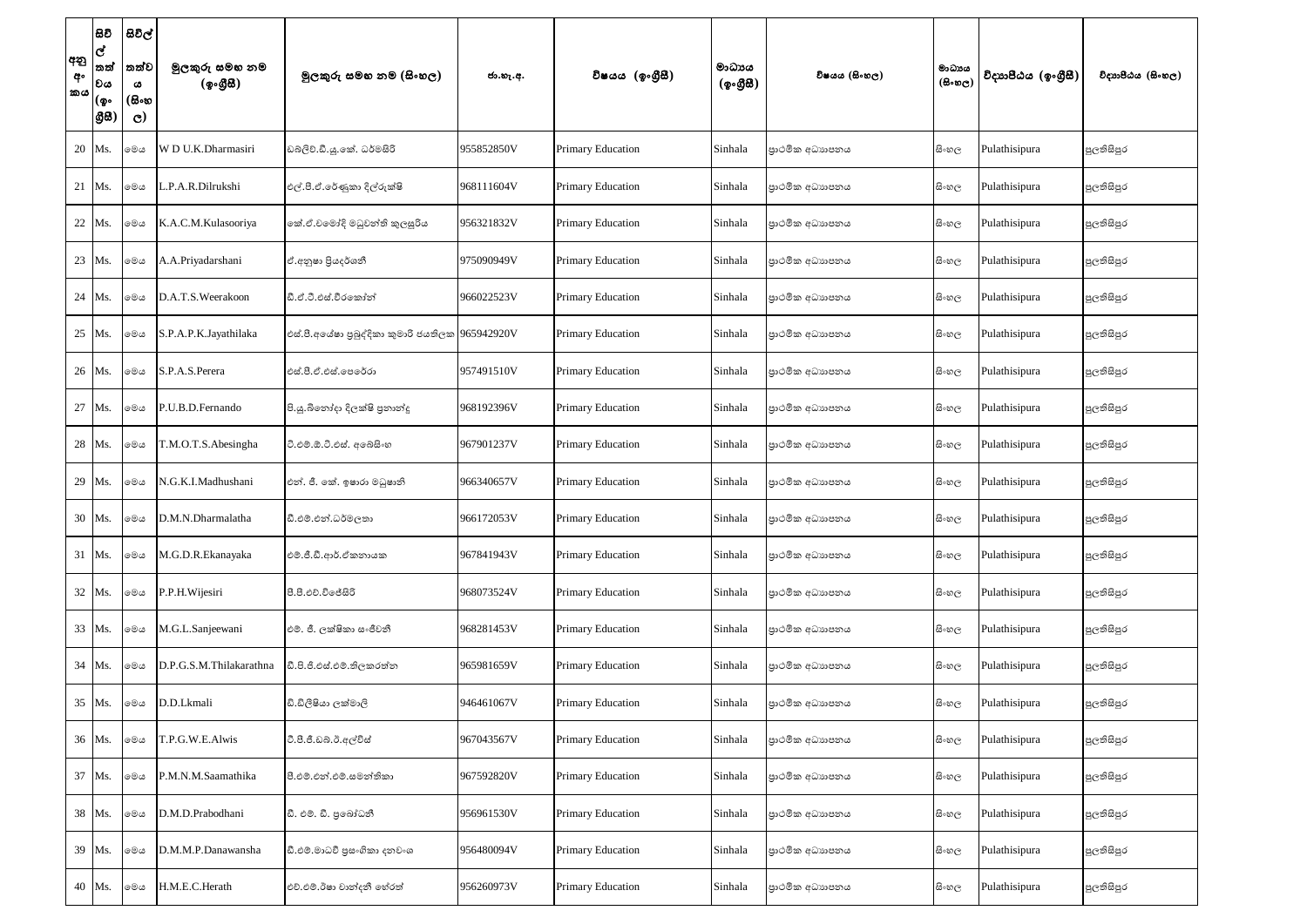| අනු<br>අං<br>කය | සිවි<br>ල්<br>තත්<br>වය<br>(စွ…<br> යුස | සිවිල්<br>තත්ව<br>ය<br>(සිංහ<br>$\mathbf{C}$ | මුලකුරු සමහ නම<br>(ඉංගීසී)           | මූලකුරු සමහ නම (සිංහල)              | ජා.හැ.අ.     | විෂයය (ඉංගීුසි)          | මාධාපය<br>(ඉංගුිසි) | විෂයය (සිංහල)  | මාධායය<br>$(B \circ \circledcirc_C)$ | විදාහපීඨය (ඉංගීසී) | විදාහපීඨය (සිංහල) |
|-----------------|-----------------------------------------|----------------------------------------------|--------------------------------------|-------------------------------------|--------------|--------------------------|---------------------|----------------|--------------------------------------|--------------------|-------------------|
|                 | 41 Ms.                                  | මෙය                                          | T.B.S.Priyadharshika                 | ටී.බී.එස්.පියදර්ශිකා                | 957803563V   | Primary Education        | Sinhala             | පාථමික අධාහපනය | සි∘හල                                | Pulathisipura      | පුලතිසිපුර        |
|                 | 42 Ms.                                  | මෙය                                          | H.G.P.Bandara                        | එච්.ජී.පියදර්ශනී බංඩාර              | 966750260V   | Primary Education        | Sinhala             | පාථමික අධාහපනය | සි∘හල                                | Pulathisipura      | පුලතිසිපුර        |
|                 | 43 Ms.                                  | මෙය                                          | S.W.C.Lakmali                        | එස්.ඩබ්ලිව්.සී.ලක්මාලි              | 948482029V   | Primary Education        | Sinhala             | පාථමික අධාහපනය | සි∘හල                                | Pulathisipura      | පුලතිසිපුර        |
|                 | 44 Ms.                                  | මෙය                                          | R.W.D.M.Wanasigha                    | ආර්.ඩබ්ලිව්.ඩිල්කා මධුහාෂිනි වනසිංහ | 966000929V   | <b>Primary Education</b> | Sinhala             | පාථමික අධාහපනය | සි∘හල                                | Pulathisipura      | පුලතිසිපුර        |
|                 | 45 Ms.                                  | මෙය                                          | D.R.Anupama                          | ඩී.රිද්මි අනුපමා                    | 965853251V   | <b>Primary Education</b> | Sinhala             | පාථමික අධාහපනය | සි∘හල                                | Pulathisipura      | පුලතිසිපුර        |
|                 | 46 Ms.                                  | මෙය                                          | P.H.Wijewardhana                     | පී.එච්.විජේවර්ධන                    | 957372481V   | <b>Primary Education</b> | Sinhala             | පාථමික අධාහපනය | සිංහල                                | Pulathisipura      | පුලතිසිපුර        |
|                 | 47 Ms.                                  | මෙය                                          | U.G.I.H.Kumarathunga                 | ශු.ජී.අයි.එච්. කුමාරතුංග            | 975140512V   | Primary Education        | Sinhala             | පාථමික අධාහපනය | සි∘හල                                | Pulathisipura      | පුලතිසිපුර        |
|                 | 48 Mr.                                  | $\circ$ യ                                    | A.M.S.H.Sandaruwan                   | ඒ.එම්.එස්.එච්. සඳුරුවන්             | 960563301V   | Primary Education        | Sinhala             | පාථමික අධාහපනය | සිංහල                                | Pulathisipura      | පුලතිසිපුර        |
|                 | 49 Mr.                                  | $\circ$ യ                                    | W.A.L.Madhushan                      | ඩබ්ලි.ඒ.එල්.මදූෂාන්                 | 963241550V   | <b>Primary Education</b> | Sinhala             | පාථමික අධාහපනය | සි∘හල                                | Pulathisipura      | පුලතිසිපුර        |
|                 | 50 Ms.                                  | මෙය                                          | .H.M.H.M.Herath                      | එච් .එම් .හසින්තා මධුවන්ති හේරත්    | 955691660V   | Primary Education        | Sinhala             | පාථමික අධාහපනය | සි∘හල                                | Pulathisipura      | පුලතිසිපුර        |
|                 | 51 Ms.                                  | මෙය                                          | M.R.I.D.Senevirathna                 | එම්.ආර්.අයි.ඩී සෙතෙවිරත්න           | 199562800966 | Primary Education        | Sinhala             | පාථමික අධාහපනය | සි∘හල                                | Pulathisipura      | පුලතිසිපුර        |
|                 | 52 Ms.                                  | මෙය                                          | S.M.D.N.Jayananda                    | එස්.එම්.ඩී.එන්.ජයනන්ද               | 957661181V   | Primary Education        | Sinhala             | පාථමික අධාහපනය | සිංහල                                | Pulathisipura      | පුලතිසිපුර        |
|                 | 53 Ms.                                  | මෙය                                          | K.S.Nandakumari                      | කේ.සඳරේකා නන්දකුමාරි                | 199676903278 | <b>Primary Education</b> | Sinhala             | පාථමික අධාහපනය | සි∘හල                                | Pulathisipura      | පුලතිසිපුර        |
|                 | 54 Mr.                                  | $\circ$ യ                                    | L.P.K.Sehanjana                      | එල්.පී.කේ.සෙහාන්ජන                  | 962762107V   | Primary Education        | Sinhala             | පාථමික අධාහපනය | සිංහල                                | Pulathisipura      | පුලතිසිපුර        |
|                 | 55 Ms.                                  | මෙය                                          | S.P.S.D.Chandrathilaka               | එස්.පී.එස්.ඩී.චන්දුතිලක             | 975171574V   | Primary Education        | Sinhala             | පාථමික අධාහපනය | සි∘හල                                | Pulathisipura      | පුලතිසිපුර        |
|                 | 56 Ms.                                  | මෙය                                          | R.A.S.T.Sewwandi                     | ආර්.ඒ.එස්.ටී.සෙව්වන්දි              | 955620852V   | <b>Primary Education</b> | Sinhala             | පාථමික අධාහපනය | සිංහල                                | Pulathisipura      | පුලතිසිපුර        |
|                 | 57 Ms.                                  | මෙය                                          | J.P.T.S. Wijesinghe                  | ලජ්.පි.ටී.එස්.විජේසිංහ              | 957504698V   | <b>Primary Education</b> | Sinhala             | පාථමික අධාහපනය | සි∘හල                                | Pulathisipura      | පුලතිසිපුර        |
|                 | 58 Ms.                                  | මෙය                                          | M.A.N.L.Madhumali                    | එම්. ඒ. එන්. එල්. මධුමාලි           | 975291693V   | <b>Primary Education</b> | Sinhala             | පාථමික අධාහපනය | සි∘හල                                | Pulathisipura      | පුලතිසිපුර        |
|                 | 59 Ms.                                  | මෙය                                          | T.M.D.N.Jayasundara                  | ටී.එම්.දිස්තා නිරෝෂණී ජයසූත්දර      | 955801288V   | Primary Education        | Sinhala             | පාථමික අධාහපනය | සිංහල                                | Pulathisipura      | පුලතිසිපුර        |
|                 | 60 Ms.                                  | මෙය                                          | R.R.P.Kularathna                     | ආර්.ආර්.පි. කුලරත්න                 | 967751383V   | Primary Education        | Sinhala             | පාථමික අධාහපනය | සි∘හල                                | Pulathisipura      | පුලතිසිපුර        |
|                 | 61 Ms.                                  | මෙය                                          | R.M.H.M.T.G.R.N.Jayasing<br>g3.88880 | ආර්.එම්.එච්.එම්.ටී.ජී.රසිකා නිලත්ති | 966223553V   | Primary Education        | Sinhala             | පාථමික අධාහපනය | සි∘හල                                | Pulathisipura      | පුලතිසිපුර        |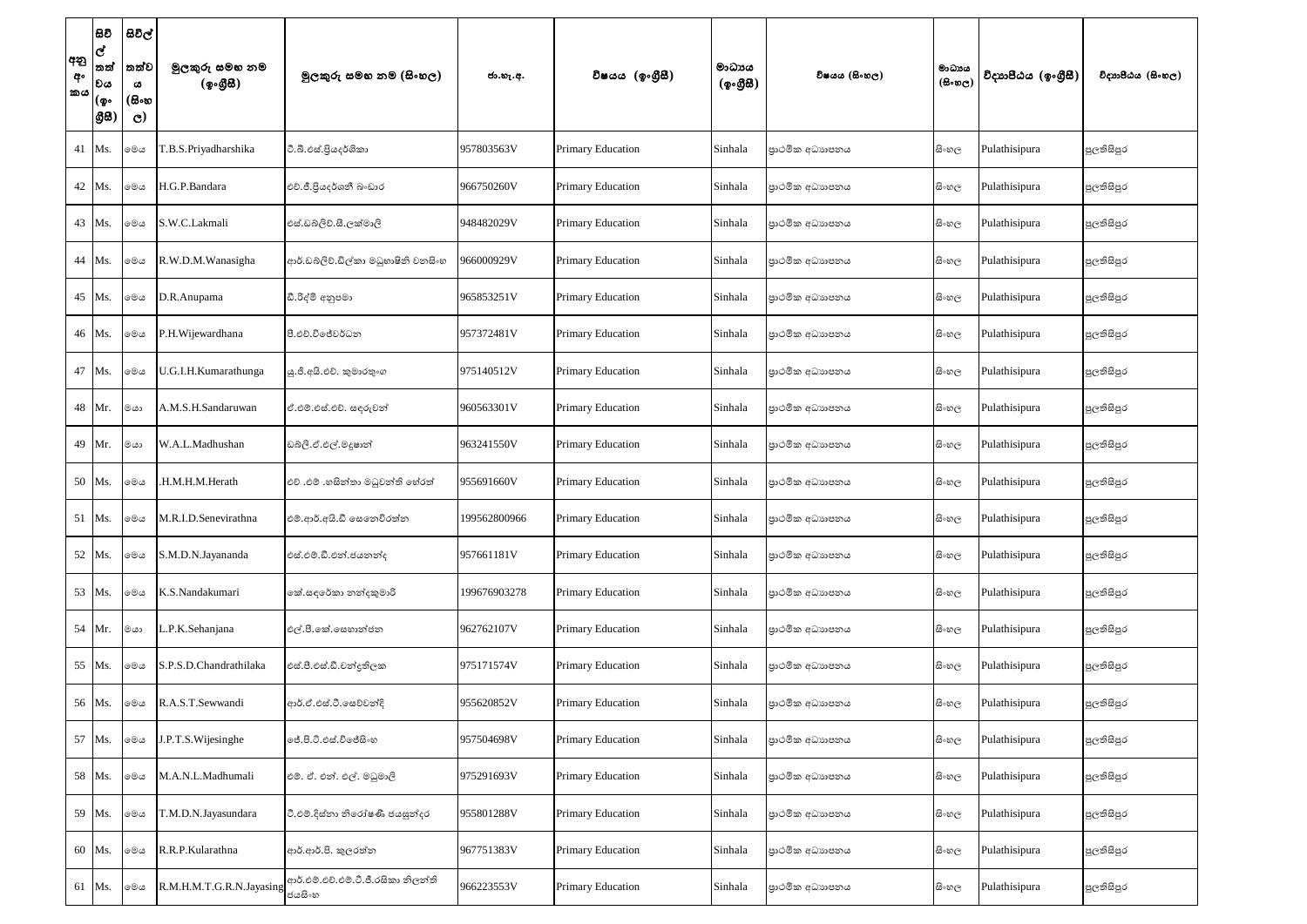| අනු<br>අං<br>කය | සිවි<br>$ \mathbf{c} $<br> තත්<br> වය<br> (စွ۰<br> යුස | සිවිල්<br>්තත්ව<br>ය<br>(සිංහ<br>$\mathbf{C}$ | මුලකුරු සමහ නම<br>(ඉංගීසී)                           | මූලකුරු සමහ නම (සිංහල)                      | ජා.හැ.අ.   | විෂයය (ඉංගුීසී)          | මාධායය<br>(ඉංගීසි) | විෂයය (සිංහල)  | මාධාය<br>$(B \circ \mathfrak{v}_C)$ | විදාහපීඨය (ඉංගීසී) | විදාහපීඨය (සිංහල) |
|-----------------|--------------------------------------------------------|-----------------------------------------------|------------------------------------------------------|---------------------------------------------|------------|--------------------------|--------------------|----------------|-------------------------------------|--------------------|-------------------|
|                 | 62 Ms.                                                 | මෙය                                           | K.M.H.G.S.P.Kobbawela                                | කේ.එම්.එච්.ජී.එස්.පී.කොබ්බෑවෙල              | 967011142V | <b>Primary Education</b> | Sinhala            | පාථමික අධාහපනය | සි∘හල                               | Pulathisipura      | පුලතිසිපුර        |
|                 | 63 Ms.                                                 | මෙය                                           | K.R.D.J.Munasinghe                                   | කේ.ආර්.ඩී.ජේ.මුණසිංහ                        | 965240772V | <b>Primary Education</b> | Sinhala            | පාථමික අධාහපනය | සි∘හල                               | Pulathisipura      | පුලතිසිපුර        |
|                 | 64 Ms.                                                 | මෙය                                           | R.D.T.A.Rajapaksha                                   | ආර්.ඩි.තිලිණි අනුරාධා රාජපක්ෂ               | 967631744V | <b>Primary Education</b> | Sinhala            | පාථමික අධාහපනය | සි∘හල                               | Pulathisipura      | පුලතිසිපුර        |
|                 | 65 Ms.                                                 | මෙය                                           | R.M.H.K.Harischandra                                 | ආර්.එම්.හර්ෂනී කෞශලාහ හරිස්චන්ද             | 968072714V | Primary Education        | Sinhala            | පාථමික අධාහපනය | සි∘හල                               | Pulathisipura      | පුලතිසිපුර        |
|                 | 66 Ms.                                                 | මෙය                                           | K.P.T.Dinukshi                                       | කේ.පී.ටී. ඩිනුක්ෂි                          | 957991173V | <b>Primary Education</b> | Sinhala            | පාථමික අධාහපනය | සි∘හල                               | Pulathisipura      | පුලතිසිපුර        |
|                 | 67 Mr.                                                 | මයා                                           | W.A.N.P.Wickramarachchi ඩබ්ලිව්.ඒ.එන්.පී.විකුමාරච්චි |                                             | 950392762V | <b>Primary Education</b> | Sinhala            | පාථමික අධාහපනය | සි∘හල                               | Pulathisipura      | පුලතිසිපුර        |
|                 | 68 Ms.                                                 | මෙය                                           | H.M.P.H.Abewardhana                                  | එච්.එම්.පී.එච්.අබේවර්ධන                     | 958273606V | Primary Education        | Sinhala            | පාථමික අධාහපනය | සි∘හල                               | Pulathisipura      | පුලතිසිපුර        |
|                 | 69 Ms.                                                 | මෙය                                           | K.H.S.P. Wipilasena                                  | කේ.එච්.සුපිපි පියුමිකා විපුලසේත             | 966782609V | <b>Primary Education</b> | Sinhala            | පාථමික අධාහපනය | සි∘හල                               | Pulathisipura      | පුලතිසිපුර        |
|                 | 70 Ms.                                                 | මෙය                                           | W.J.M.A.S.Ariyarathna                                | ඩබ්ලිව් . ජේ. එම් අයේෂා සංජීවනි<br>ආරියරත්න | 968063553V | <b>Primary Education</b> | Sinhala            | පාථමික අධාහපනය | සි∘හල                               | Pulathisipura      | පුලතිසිපුර        |
|                 | 71   Ms.                                               | මෙය                                           | A.M.L.D.K.Alahakoon                                  | ඒ.එම්.එල්.ඩී.කේ.අලහකෝන්                     | 968462733V | <b>Primary Education</b> | Sinhala            | පාථමික අධාහපනය | සි∘හල                               | Pulathisipura      | පුලතිසිපුර        |
|                 | 72 Ms.                                                 | මෙය                                           | M.G.N.C.Rathnasekara                                 | එම්.ජී.එන්.සි.රත්නසේකර                      | 936963129V | <b>Primary Education</b> | Sinhala            | පාථමික අධාහපනය | සි∘හල                               | Pulathisipura      | පුලතිසිපුර        |
|                 | 73 Mr.                                                 | මයා                                           | M.H.A.D.Amaradasa                                    | එම්.එච්.අනුරාධ ධනංජය අමරදාස                 | 962290086V | Primary Education        | Sinhala            | පාථමික අධාහපනය | සි∘හල                               | Pulathisipura      | පුලතිසිපුර        |
|                 | 74 Mr.                                                 | ගය                                            | A.H.Skirthirathna                                    | ඒ.එච්.එස්.කීර්තිරත්න                        | 941860494V | <b>Primary Education</b> | Sinhala            | පාථමික අධාහපනය | සි∘හල                               | Hapitigama         | හාපිටිගම          |
|                 | 75 Ms.                                                 | මෙය                                           | G.G.Madhushani                                       | ජී.ජී.මධුෂානි                               | 955871910V | Primary Education        | Sinhala            | පාථමික අධාහපනය | සිංහල                               | Maharagama         | මහරගම             |
|                 | 76 Ms.                                                 | මෙය                                           | T.T.A.S.Thilakasiri                                  | ටී.ටී.අශිකා ෂෙහානී තිලකසිරි                 | 945781939V | <b>Primary Education</b> | Sinhala            | පාථමික අධාහපනය | සි∘හල                               | Maharagama         | මහරගම             |
|                 | 77 Ms.                                                 | මෙය                                           | A.H.Fathima Risana                                   | ඒ.එච්.එෆ්.රිසානා                            | 965533575V | <b>Primary Education</b> | Tamil              | පාථමික අධාහපනය | දෙමළ                                | Dharga Nagar       | දර්ගා නගර්        |
|                 | 78 Ms.                                                 | මෙය                                           | A.S.Jesmiya                                          | ඒ.එස්.ජෙස්මියා                              | 966933119V | Primary Education        | Tamil              | පාථමික අධාහපනය | දෙමළ                                | Dharga Nagar       | දර්ගා නගර්        |
|                 | 79 Mr.                                                 | මයා                                           | O.Kopishanth                                         | ඕ.කෝපිශාන්ත්                                | 963422520V | <b>Primary Education</b> | Tamil              | පාථමික අධාහපනය | දෙමළ                                | Jaffna             | යාපනය             |
|                 | 80 Ms.                                                 | මෙය                                           | M.H.F.Rifka                                          | එම්.එච්.එෆ්.රිෆ්කා                          | 968621475V | <b>Primary Education</b> | Tamil              | පාථමික අධාහපනය | දෙමළ                                | Dharga Nagar       | දර්ගා නගර්        |
|                 | 81 Ms.                                                 | මෙය                                           | S.F.Asfa                                             | එස්.එෆ්.අස්ෆා                               | 968313908V | <b>Primary Education</b> | Tamil              | පාථමික අධාහපනය | දෙමළ                                | Dharga Nagar       | දර්ගා නගර්        |
|                 | 82 Ms.                                                 | මෙය                                           | P.Laxshana                                           | පී.ලක්ෂනා                                   | 965550011V | Primary Education        | Tamil              | පාථමික අධාහපනය | දෙමළ                                | Dharga Nagar       | දර්ගා නගර්        |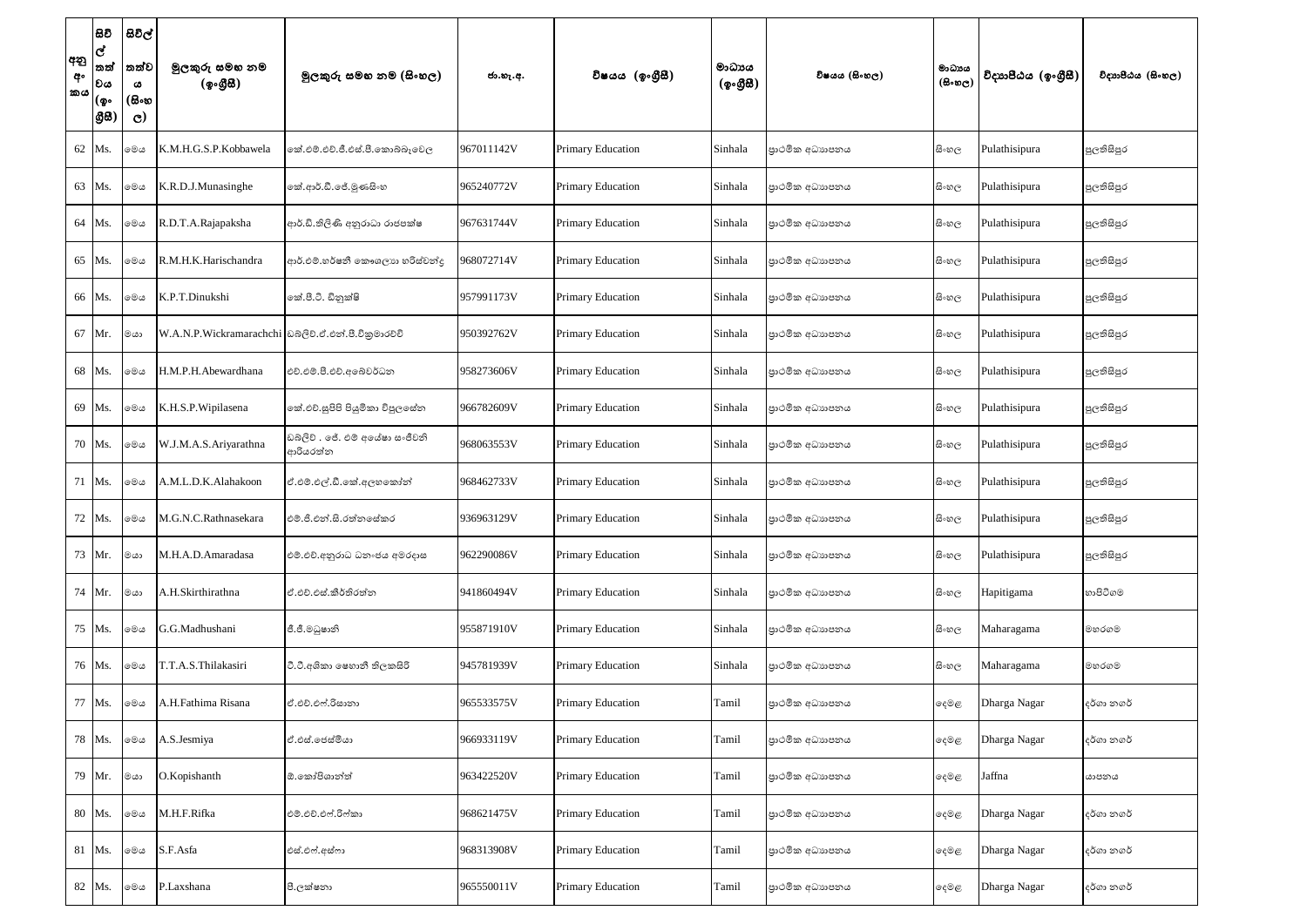| අනු<br>අං<br>කය | සිවි<br>lේ<br>තත්<br>౹లౚ<br> (စွ•<br> යුස | සිවිල් '<br>තත්ව<br>ය<br>(සිංහ<br>$\mathbf{C}$ | මුලකුරු සමහ නම<br>(ඉංගීසී) | මූලකුරු සමහ නම (සිංහල) | ජා.හැ.අ.   | විෂයය (ඉංගුිසි)          | මාධායය<br>$(\phi \circ \mathcal{B} \mathcal{B})$ | විෂයය (සිංහල)   | මාධායය<br>$(B \circ \circledcirc_C)$ | විදාහපීඨය (ඉංගීසී) | විදාහපීඨය (සිංහල) |
|-----------------|-------------------------------------------|------------------------------------------------|----------------------------|------------------------|------------|--------------------------|--------------------------------------------------|-----------------|--------------------------------------|--------------------|-------------------|
|                 | 83 Ms.                                    | මෙය                                            | I.F.Rikasa                 | අයි.එෆ්.රිකාසා         | 967814326V | Primary Education        | Tamil                                            | පාථමික අධාහපනය  | දෙමළ                                 | Dharga Nagar       | දර්ගා නගර්        |
|                 | 84 Mr.                                    | ගය                                             | M.M.N.Farveen              | එම්.එම්.එන්.ෆර්වීන්    | 965580719V | Primary Education        | Tamil                                            | පාථමික අධාහපනය  | ඈමළ                                  | Batticaloa         | මඩකලපුව           |
|                 | 85 Ms.                                    | මෙය                                            | M.M.Nakshath Farwin        | එම්.එම්.නක්සත් ෆර්වින් | 968530496V | Primary Education        | Tamil                                            | පාථමික අධාහපනය  | ඈමළ                                  | Addalaichenai      | අඩ්ඩාලච්චේන       |
|                 | 86 Ms.                                    | මෙය                                            | N.Vithushana               | එන්.විතුසනා            | 965840656V | Primary Education        | Tamil                                            | පාථමික අධාහපනය  | දෙමළ                                 | Batticaloa         | මඩකලපුව           |
|                 | 87 Mr.                                    | මයා                                            | K.Muralidaran              | කේ.මුරලිදරන්           | 930613380V | <b>Primary Education</b> | Tamil                                            | පාථමික අධාහපනය  | දෙමළ                                 | Jaffna             | යාපනය             |
|                 | 88 Ms.                                    | මෙය                                            | G.Thanusha                 | ජී.තනූෂා               | 957723292V | Primary Education        | Tamil                                            | පුාථමික අධාහපනය | දෙමළ                                 | Vauniya            | වවුනියාව          |
|                 | 89 Ms.                                    | මෙය                                            | S.Z.Aara                   | එස්.ඉෂඩ්. අස්රා        | 958623178V | Primary Education        | Tamil                                            | පුාථමික අධාහපනය | ඈමළ                                  | Addalaichenai      | අඩ්ඩාලව්වේන       |
|                 | 90 Ms.                                    | මෙය                                            | A.Nidarsini                | ඒ.නිදර්සිනි            | 968601784V | Primary Education        | Tamil                                            | පුාථමික අධාහපනය | දෙමළ                                 | Batticaloa         | මඩකලපුව           |
|                 | 91   Mr.                                  | ගය                                             | P.Yanurash                 | පී.යනුරාෂ්             | 943110263V | Primary Education        | Tamil                                            | පාථමික අධාහපනය  | දෙමළ                                 | Batticaloa         | මඩකලපුව           |
|                 | 92   Ms.                                  | මෙය                                            | M.Jeevitha                 | එම්.ජීවිතා             | 967941913V | <b>Primary Education</b> | Tamil                                            | පුාථමික අධාහපනය | දෙමළ                                 | Jaffna             | යාපනය             |
|                 | 93 Ms.                                    | මෙය                                            | A.M.Saajitha               | ඒ.සාජිතා               | 968353195V | Primary Education        | Tamil                                            | පාථමික අධාහපනය  | ෧෫෧෫                                 | Vauniya            | වවුනියාව          |
|                 | 94 Ms.                                    | මෙය                                            | P.Krishmitha               | පී.කුිෂ්මිතා           | 928634213V | Primary Education        | Tamil                                            | පුාථමික අධාහපනය | ඈමළ                                  | Vauniya            | වවුනියාව          |
|                 | 95 Ms.                                    | මෙය                                            | A.M.Siththy Munara         | ඒ.එම්. සිත්ති මුනාරා   | 966592850V | Primary Education        | Tamil                                            | පාථමික අධාහපනය  | දෙමළ                                 | Addalaichenai      | අඩ්ඩාලව්වේන       |
|                 | 96 Ms.                                    | මෙය                                            | I.Sajeeha                  | අයි.සජීහා              | 975131408V | Primary Education        | Tamil                                            | පාථමික අධාහපනය  | දෙමළ                                 | Addalaichenai      | අඩ්ඩාලච්චේන       |
|                 | 97 Mr.                                    | ගය                                             | G.Rajeewkanth              | ජී.රජීවිකාන්ත්         | 960691784V | <b>Primary Education</b> | Tamil                                            | පුාථමික අධාහපනය | ඈමළ                                  | Addalaichenai      | අඩ්ඩාලච්චේන       |
|                 | 98 Mr.                                    | $\circ$ යා                                     | A.M.Raafi                  | ඒ.එම්.රාෆී             | 960502043V | Primary Education        | Tamil                                            | පුාථමික අධාහපනය | ඈමළ                                  | Addalaichenai      | අඩ්ඩාලච්චේන       |
|                 | 99 Mr.                                    | මයා                                            | A.R.M.Sharahan             | ඒ.ආර්.මොහමඩ් ෂර්හාන්   | 953231972V | <b>Primary Education</b> | Tamil                                            | පුාථමික අධාහපනය | ලදම <i>ළ</i>                         | Addalaichenai      | අඩ්ඩාලච්චේන       |
|                 | 100 Ms.                                   | මෙය                                            | S.Kajani                   | එස්.කජනි               | 945803096V | Primary Education        | Tamil                                            | පාථමික අධාහපනය  | දෙමළ                                 | Batticaloa         | මඩකලපුව           |
|                 | 101 Ms.                                   | මෙය                                            | I.F.Thikra                 | අයි.එෆ්.තික්රා         | 975103234V | Primary Education        | Tamil                                            | පාථමික අධාහපනය  | දෙමළ                                 | Batticaloa         | මඩකලපුව           |
|                 | 102 Ms.                                   | මෙය                                            | V.Diwani                   | එන්. දිවානි            | 967342785V | Primary Education        | Tamil                                            | පුාථමික අධාහපනය | ඈමළ                                  | Jaffna             | යාපනය             |
|                 | 103 Ms.                                   | මෙය                                            | A.M.S.Farwin               | ඒ.එම්. සහානා ෆර්වින්   | 968241362V | Primary Education        | Tamil                                            | පාථමික අධාහපනය  | ඈමළ                                  | Addalaichenai      | අඩ්ඩාලච්චේන       |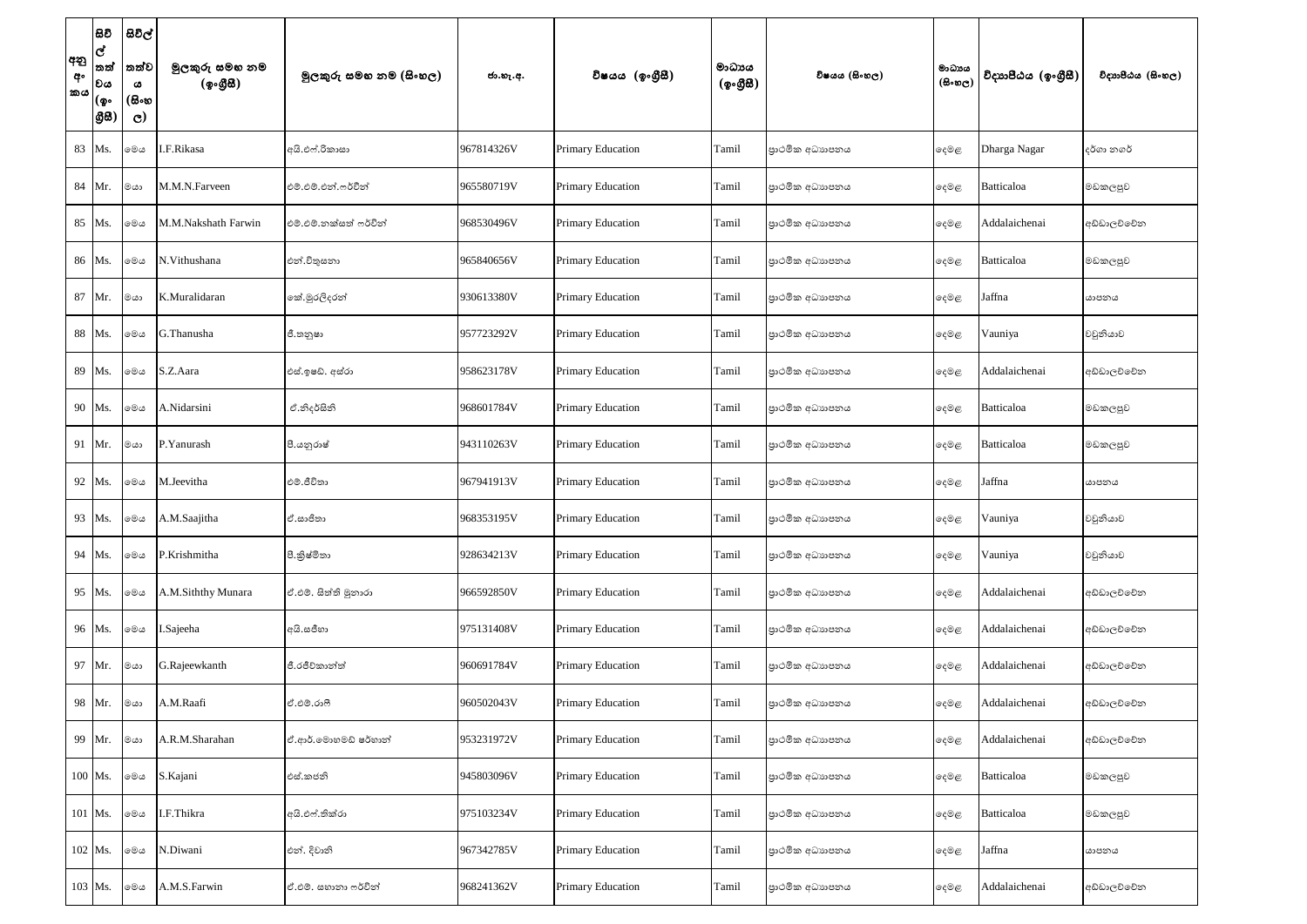| අනු<br>අං<br>කය | සිවි<br>lේ<br>තත්<br>౹లౚ<br> (စွ•<br> යුස | සිවිල්<br>තත්ව<br>ය<br>(සිංහ<br>$\mathbf{C}$ | මුලකුරු සමහ නම<br>(ඉංගීසී) | මූලකුරු සමහ නම (සිංහල)      | ජා.හැ.අ.   | විෂයය (ඉංගුිසි)          | මාධායය<br>$(\phi \circ \mathcal{B} \mathcal{B})$ | විෂයය (සිංහල)   | මාධායය<br>$(B \circ \circledcirc_C)$ | විදාහපීඨය (ඉංගීසී) | විදාහපීඨය (සිංහල) |
|-----------------|-------------------------------------------|----------------------------------------------|----------------------------|-----------------------------|------------|--------------------------|--------------------------------------------------|-----------------|--------------------------------------|--------------------|-------------------|
|                 | 104 Ms.                                   | මෙය                                          | K.R.Afroos                 | කේ.ආර්.අෆ්රෝස්              | 937040024V | Primary Education        | Tamil                                            | පාථමික අධාහපනය  | ඈමළ                                  | Addalaichenai      | අඩ්ඩාලච්චේන       |
|                 | 105 Ms.                                   | මෙය                                          | A.R.F.Sajeetha             | ඒ.ආර්.ෆාතිමා සජීතා          | 967812250V | <b>Primary Education</b> | Tamil                                            | පාථමික අධාහපනය  | ලදම <i>ළ</i>                         | Addalaichenai      | අඩ්ඩාලව්වේන       |
|                 | 106 Ms.                                   | මෙය                                          | L.B.F.Munawura             | එල්.බේහම් ෆාත්තිමා මුනාවූරා | 966784059V | Primary Education        | Tamil                                            | පාථමික අධාහපනය  | දෙමළ                                 | Addalaichenai      | අඩ්ඩාලච්චේන       |
|                 | 107 Mr.                                   | මයා                                          | S.M.Sarhan                 | එස්.එම්.සර්හාන්             | 963091885V | Primary Education        | Tamil                                            | පාථමික අධාහපනය  | දෙමළ                                 | Addalaichenai      | අඩ්ඩාලව්වේන       |
|                 | 108 Ms.                                   | මෙය                                          | S.L.F.Sumna                | එස්.එල්.ෆාතිමා සුම්නා       | 975013588V | <b>Primary Education</b> | Tamil                                            | පාථමික අධාහපනය  | දෙමළ                                 | Addalaichenai      | අඩ්ඩාලව්වේන       |
|                 | 109 Ms.                                   | මෙය                                          | R.Thusthra                 | ආර්.තුස්ත්රා                | 956902789V | <b>Primary Education</b> | Tamil                                            | පුාථමික අධාහපනය | දෙමළ                                 | Addalaichenai      | අඩ්ඩාලච්චේන       |
|                 | 110 Ms.                                   | මෙය                                          | S.H.F.Musfiya              | එස්.එච්.ෆාතිමා මුස්ෆියා     | 965883630V | <b>Primary Education</b> | Tamil                                            | පාථමික අධාහපනය  | ඈමළ                                  | Addalaichenai      | අඩ්ඩාලව්වේන       |
|                 | 111 Ms.                                   | මෙය                                          | R.Srinishanth              | ආර්.ශූිනිෂාන්තිනි           | 947123343V | Primary Education        | Tamil                                            | පුාථමික අධාහපනය | දෙමළ                                 | Batticaloa         | මඩකලපුව           |
|                 | 112 Ms.                                   | මෙය                                          | T.Jayalalitha              | ටී.ජයලලිතා                  | 966204095V | Primary Education        | Tamil                                            | පාථමික අධාහපනය  | දෙමළ                                 | Batticaloa         | මඩකලපුව           |
|                 | 113 Ms.                                   | මෙය                                          | F.Krishani                 | පී.කුිෂාණි                  | 967760439V | <b>Primary Education</b> | Tamil                                            | පුාථමික අධාහපනය | දෙමළ                                 | Batticaloa         | මඩකලපුව           |
|                 | 114 Ms.                                   | මෙය                                          | M.B.F.Mujeeba              | එම්.බී.ෆාතිමා මූජීබා        | 967943029V | Primary Education        | Tamil                                            | පාථමික අධාහපනය  | ෧෫෧෫                                 | <b>Batticaloa</b>  | මඩකලපුව           |
|                 | 115 Ms.                                   | මෙය                                          | T.Priyatharshini           | ටී. පියතර්ඡිනි              | 965053190V | <b>Primary Education</b> | Tamil                                            | පුාථමික අධාහපනය | ඈමළ                                  | Batticaloa         | මඩකලපුව           |
|                 | 116 Ms.                                   | මෙය                                          | A.M.Sifana                 | ඒ.එම්.සිෆානා                | 965802754V | Primary Education        | Tamil                                            | පාථමික අධාහපනය  | දෙමළ                                 | Addalaichenai      | අඩ්ඩාලච්චේන       |
|                 | 117 Ms.                                   | මෙය                                          | <b>B.F.Nilfa</b>           | බී.ෆාතිමා නිලාෆා            | 965342516V | Primary Education        | Tamil                                            | පාථමික අධාහපනය  | දෙමළ                                 | Addalaichenai      | අඩ්ඩාලච්චේන       |
|                 | 118 Ms.                                   | මෙය                                          | M.S.F.Z.Banu               | එම්.එස්.ෆාතිමා සහ්තාස් බාතු | 975290972V | <b>Primary Education</b> | Tamil                                            | පුාථමික අධාහපනය | ඈමළ                                  | Addalaichenai      | අඩ්ඩාලච්චේන       |
|                 | 119 Ms.                                   | මෙය                                          | M.I.Nusra                  | එම්.අයි.නුස්රා              | 957162657V | Primary Education        | Tamil                                            | පාථමික අධාහපනය  | ඈමළ                                  | Addalaichenai      | අඩ්ඩාලච්චේන       |
|                 | 120 Ms.                                   | මෙය                                          | T.Janani                   | ටී.ජනනි                     | 967502910V | <b>Primary Education</b> | Tamil                                            | පුාථමික අධාහපනය | ලදම <i>ළ</i>                         | Addalaichenai      | අඩ්ඩාලව්වේන       |
|                 | 121 Ms.                                   | මෙය                                          | H.F.Rukshan                | එච්.ෆාතිමා රුක්ෂානා         | 965291342V | Primary Education        | Tamil                                            | පාථමික අධාහපනය  | දෙමළ                                 | Addalaichenai      | අඩ්ඩාලච්චේන       |
|                 | 122 Ms.                                   | මෙය                                          | V.Suheniya                 | වී.සුභෙනියා                 | 936202152V | Primary Education        | Tamil                                            | පාථමික අධාහපනය  | දෙමළ                                 | Batticaloa         | මඩකලපුව           |
|                 | 123 Ms.                                   | මෙය                                          | K.Jajusiya                 | කෝ.ජනුසියා                  | 967393037V | Primary Education        | Tamil                                            | පුාථමික අධාහපනය | ඈමළ                                  | Batticaloa         | මඩකලපුව           |
|                 | 124 Ms.                                   | මෙය                                          | M.Laksana                  | එම්.ලක්ෂනා                  | 965663908V | Primary Education        | Tamil                                            | පුාථමික අධාහපනය | දෙමළ                                 | Batticaloa         | මඩකලපුව           |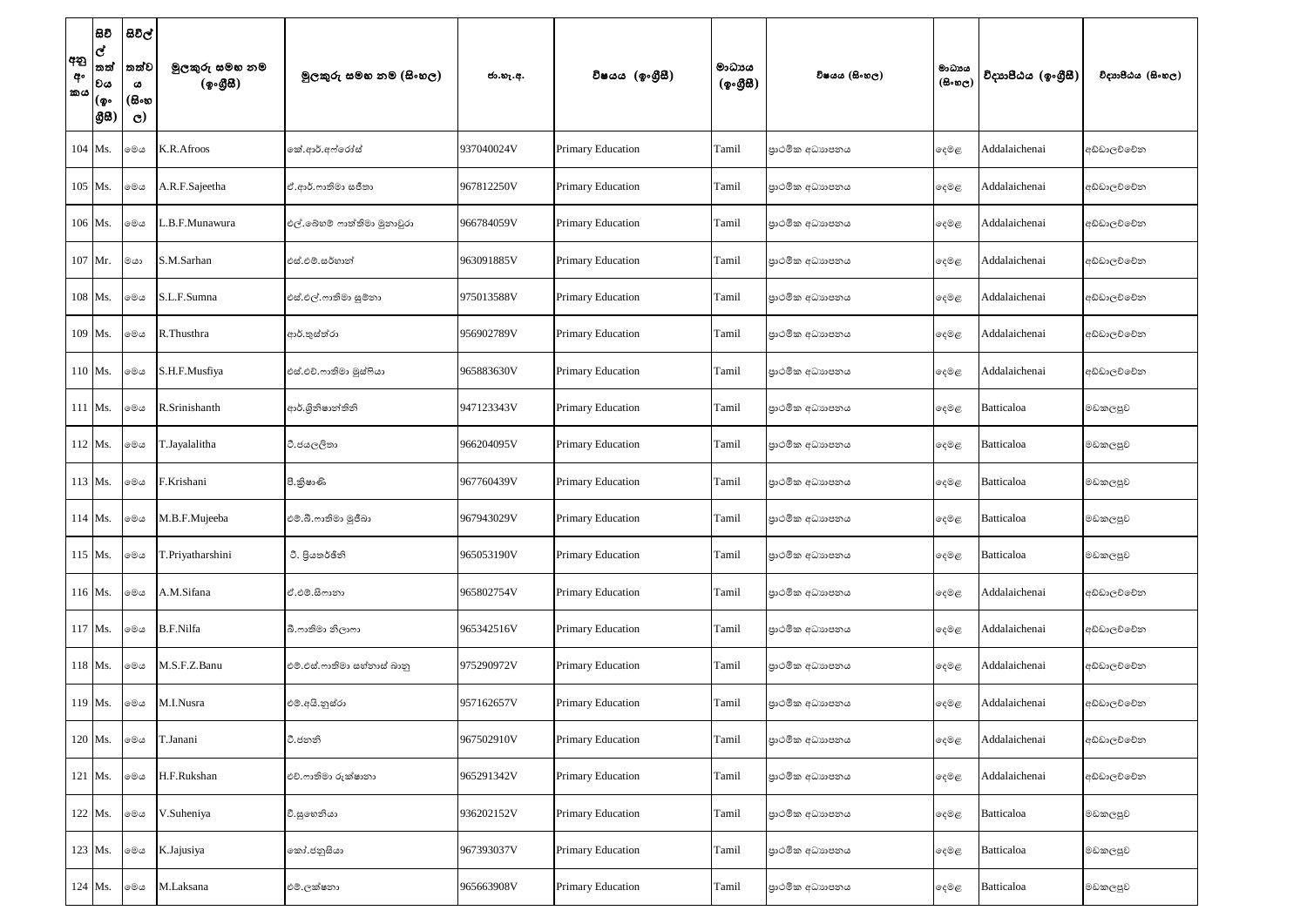| අනු<br>අං<br><b>්කය</b> | සිවි<br>$\overline{\mathbf{c}}$<br> තත්<br> වය<br> (စွ۰<br> යුස | සිවිල්<br>තත්ව<br>ය<br>(සිංහ<br>$\mathbf{C}$ | මුලකුරු සමහ නම<br>(ඉංගීසී) | මූලකුරු සමහ නම (සිංහල) | ජා.හැ.අ.   | විෂයය (ඉංගුිසි)          | මාධායය<br>(ඉංගීසී) | විෂයය (සිංහල)   | මාධායය<br>$(B \circ \omega_C)$ | විදාහපීඨය (ඉංගීසී) | විදාහපීඨය (සිංහල) |
|-------------------------|-----------------------------------------------------------------|----------------------------------------------|----------------------------|------------------------|------------|--------------------------|--------------------|-----------------|--------------------------------|--------------------|-------------------|
|                         | 125 Ms.                                                         | මෙය                                          | M.P.F.Fasrin               | එම්.පී.ෆාතිමා ෆස්රින්  | 965891277V | <b>Primary Education</b> | Tamil              | පාථමික අධාහපනය  | ඈමළ                            | Addalaichenai      | අඩ්ඩාලච්චේන       |
|                         | 126 Ms.                                                         | මෙය                                          | A.R.Begum                  | ඒ.රස්වියා බෙගම්        | 975011879V | Primary Education        | Tamil              | පාථමික අධාහපනය  | දෙමළ                           | Addalaichenai      | අඩ්ඩාලව්වේන       |
|                         | 127 Mr.                                                         | මයා                                          | M.N.M.Nafraz               | එම්.එන්.එම්.නෆ්රාස්    | 962422594V | <b>Primary Education</b> | Tamil              | පාථමික අධාහපනය  | ඈමළ                            | Addalaichenai      | අඩ්ඩාලව්වේන       |
|                         | 128 Ms.                                                         | මෙය                                          | M.A.F.Sasna                | එම්.ඒ.ෆාතිමා සස්තා     | 946181722V | <b>Primary Education</b> | Tamil              | පාථමික අධාහපනය  | දෙමළ                           | Addalaichenai      | අඩ්ඩාලච්චේන       |
|                         | 129 Ms.                                                         | මෙල                                          | A.M.Shima                  | ඒ.මර්යම් ෂිමා          | 967942367V | <b>Primary Education</b> | Tamil              | පාථමික අධාහපනය  | ඈමළ                            | Addalaichenai      | අඩ්ඩාලච්චේන       |
|                         | 130 Ms.                                                         | මෙල                                          | A.G. Wajeeha               | ඒ.ජී.වජීනා             | 958461356V | <b>Primary Education</b> | Tamil              | පාථමික අධාහපනය  | දෙමළ                           | Addalaichenai      | අඩ්ඩාලච්චේන       |
|                         | 131 Ms.                                                         | මෙය                                          | B.M.F.Farhana              | බී.එම්.ෆාතිමා ෆර්හානා  | 946763853V | Primary Education        | Tamil              | පාථමික අධාහපනය  | ඈමළ                            | Addalaichenai      | අඩ්ඩාලව්වේන       |
|                         | 132 Ms.                                                         | මෙය                                          | M.A.Banu                   | එම්.ආකිලා බානු         | 957880037V | <b>Primary Education</b> | Tamil              | පාථමික අධාහපනය  | දෙමළ                           | Addalaichenai      | අඩ්ඩාලච්චේන       |
|                         | 133 Ms.                                                         | මෙය                                          | L.F.Nafla                  | එල්.එෆ්.නෆ්ලා          | 947730290V | <b>Primary Education</b> | Tamil              | පාථමික අධාහපනය  | දෙමළ                           | Addalaichenai      | අඩ්ඩාලව්වේන       |
|                         | 134 Ms.                                                         | මෙය                                          | H.M.F.Sabra                | එච්.එම්.එෆ්. සබ්රා     | 966642955V | <b>Primary Education</b> | Tamil              | පාථමික අධාහපනය  | දෙමළ                           | Addalaichenai      | අඩ්ඩාලව්වේන       |
|                         | 135 Ms.                                                         | මෙය                                          | S.Rifka                    | එස්.රිෆ්කා             | 966341114V | <b>Primary Education</b> | Tamil              | පාථමික අධාහපනය  | ෫෧෫                            | Addalaichenai      | අඩ්ඩාලච්චේන       |
|                         | 136 Ms.                                                         | මෙය                                          | M.I.F.Shihama              | එම්.අයි. ෆාතිමා ෂිහාමා | 965420487V | Primary Education        | Tamil              | පාථමික අධාහපනය  | ඈමළ                            | Addalaichenai      | අඩ්ඩාලච්චේන       |
|                         | 137 Ms.                                                         | ාමග                                          | S.F.Sarfina.               | එස්. ෆාතිමා සර්ෆිනා    | 966632399V | <b>Primary Education</b> | Tamil              | පාථමික අධාහපනය  | දෙමළ                           | Addalaichenai      | අඩ්ඩාලව්වේන       |
|                         | 138 Ms.                                                         | මෙය                                          | R.Nilakshi                 | ආර්.නිලක්ෂි            | 966143380V | <b>Primary Education</b> | Tamil              | පාථමික අධාහපනය  | දෙමළ                           | Batticaloa         | මඩකලපුව           |
|                         | 139 Ms.                                                         | ාමග                                          | K.Thasakariya              | කේ.තසකාරියා            | 968202227V | <b>Primary Education</b> | Tamil              | පාථමික අධාහපනය  | දෙමළ                           | Addalaichenai      | අඩ්ඩාලච්චේන       |
|                         | 140 Ms.                                                         | මෙය                                          | V.Damayanthini             | වී.දමයන්තිනි           | 968531468V | <b>Primary Education</b> | Tamil              | පාථමික අධාහපනය  | දෙමළ                           | Addalaichenai      | අඩ්ඩාලච්චේන       |
|                         | 141 Ms.                                                         | ාමග                                          | M.F.Fazeeha                | එම්.ෆාතිමා ෆසීහා       | 965671854V | Primary Education        | Tamil              | පාථමික අධාහපනය  | දෙමළ                           | Addalaichenai      | අඩ්ඩාලච්චේන       |
|                         | $142$ Mr.                                                       | මයා                                          | M.H.Imran                  | එම්.එච්.ඉම්රාන්        | 952370456V | <b>Primary Education</b> | Tamil              | පාථමික අධාහපනය  | දෙමළ                           | Addalaichenai      | අඩ්ඩාලව්වේන       |
|                         | 143 Ms.                                                         | මෙය                                          | V.Maduusha                 | වී.මදූෂා               | 967661538V | Primary Education        | Tamil              | පාථමික අධාහපනය  | දෙමළ                           | Addalaichenai      | අඩ්ඩාලච්චේන       |
|                         | 144 Ms.                                                         | ාම                                           | K.Thawaranjani             | කේ.තවරන්ජනී            | 967972991V | Primary Education        | Tamil              | පාථමික අධාහපනය  | දෙමළ                           | Addalaichenai      | අඩ්ඩාලච්චේන       |
|                         | 145 Ms.                                                         | මෙය                                          | M.T.I.Jesmi                | එම්.ටී.අයියූබ් ජෙස්මි  | 968220543V | <b>Primary Education</b> | Tamil              | පුාථමික අධාහපනය | ෫෧෫                            | Addalaichenai      | අඩ්ඩාලච්චේන       |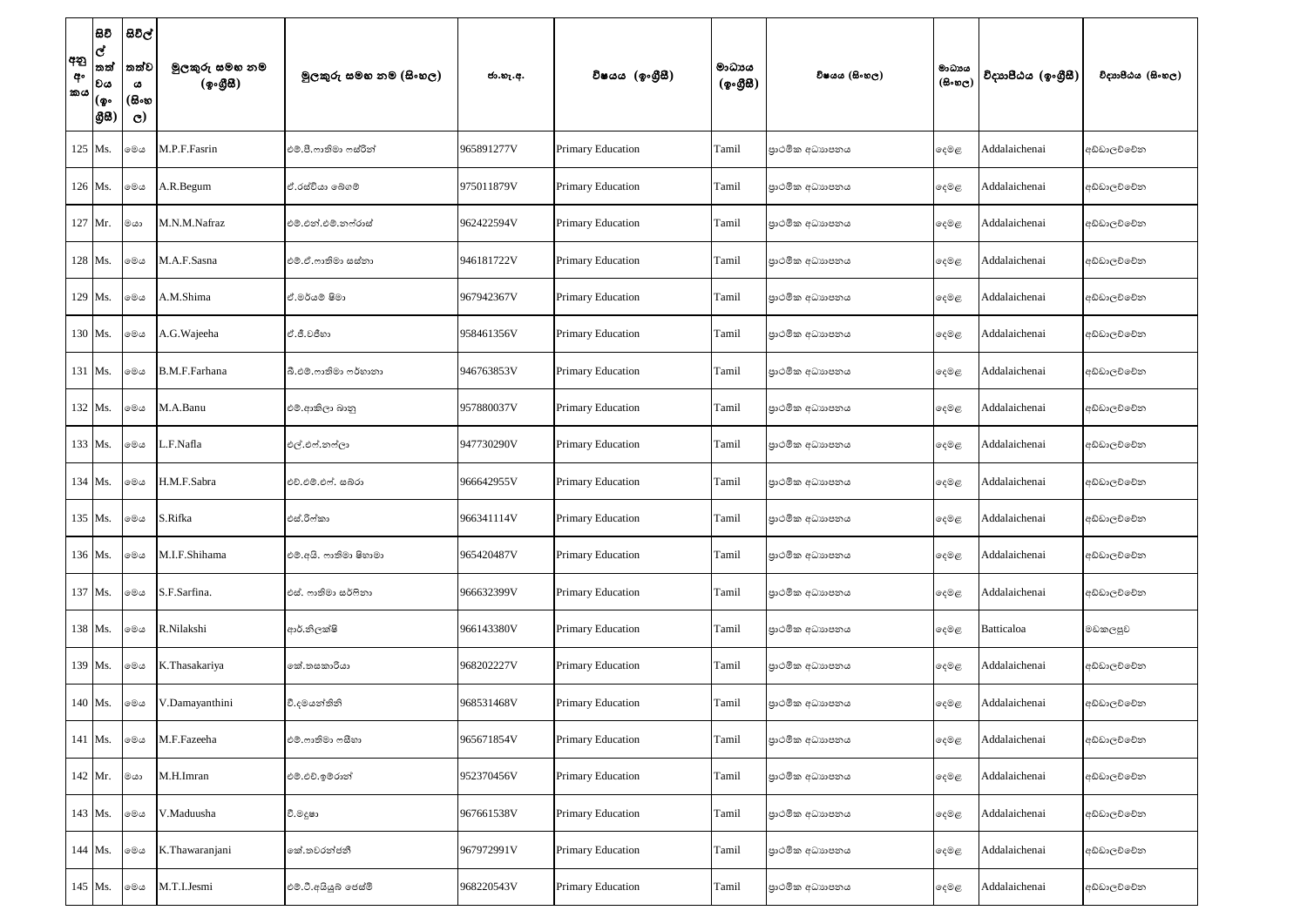| අනු<br>අං<br><b>කය</b> | සිවි<br>$\overline{\mathbf{c}}$<br> තත්<br>වය<br> (စွ∘<br> යුස | සිවිල්<br>තත්ව<br>ය<br>(සිංහ<br>$\mathbf{C}$ | මුලකුරු සමහ නම<br>(ඉංගීසී) | මූලකුරු සමහ නම (සිංහල)    | ජා.හැ.අ.   | විෂයය (ඉංගුීසී)          | මාධායය<br>(ඉංගීසි) | විෂයය (සිංහල)   | මාධායය<br>$(B \circ \circledcirc_C)$ | විදාහපීඨය (ඉංගීසී) | විදාහපීඨය (සිංහල) |
|------------------------|----------------------------------------------------------------|----------------------------------------------|----------------------------|---------------------------|------------|--------------------------|--------------------|-----------------|--------------------------------------|--------------------|-------------------|
|                        | 146 Ms.                                                        | මෙය                                          | N.Rajeeka                  | එන්.රජීකා                 | 957942598V | <b>Primary Education</b> | Tamil              | පාථමික අධාහපනය  | දෙමළ                                 | Batticaloa         | මඩකලපුව           |
|                        | 147 Ms.                                                        | මෙය                                          | .Kishanika                 | එල්.කිශානිකා              | 966042320V | Primary Education        | Tamil              | පාථමික අධාහපනය  | දෙමළ                                 | Vauniya            | වවුනියාව          |
|                        | 148 Ms.                                                        | මෙය                                          | W.S.F.Himasa               | ඩබ්ලිව්.එස්.ෆාතිමා හිමාසා | 966601299V | <b>Primary Education</b> | Tamil              | පුාථමික අධාහපනය | ඈමළ                                  | Addalaichenai      | අඩ්ඩාලච්චේන       |
|                        | 149 Mr.                                                        | මයා                                          | M.A.A.Fahee                | එම්.ඒ.ඒ.ෆාහී              | 962490832V | Primary Education        | Tamil              | පාථමික අධාහපනය  | දෙමළ                                 | Addalaichenai      | අඩ්ඩාලච්චේන       |
|                        | 150 Ms.                                                        | මෙය                                          | U.L.Rahuma                 | යූ.එල්.රහුමා              | 957393195V | <b>Primary Education</b> | Tamil              | පාථමික අධාහපනය  | දෙමළ                                 | Addalaichenai      | අඩ්ඩාලව්වේන       |
|                        | 151 Ms.                                                        | මෙය                                          | A.K.Sanujika               | කේ.සනුජිකා                | 955313313V | Primary Education        | Tamil              | පාථමික අධාහපනය  | දෙමළ                                 | Addalaichenai      | අඩ්ඩාලච්චේන       |
|                        | 152 Mr.                                                        | මයා                                          | M.B.M.Infas                | එම්.බී.මොහමඩ් ඉන්ෆාස්     | 962362800V | <b>Primary Education</b> | Tamil              | පාථමික අධාහපනය  | දෙමළ                                 | Addalaichenai      | අඩ්ඩාලව්වේන       |
|                        | 153 Ms.                                                        | මෙය                                          | A.K.F.Fahjath              | ඒ.කේ.ෆාතිමා ෆහ්ජත්        | 968220616V | <b>Primary Education</b> | Tamil              | පාථමික අධාහපනය  | දෙමළ                                 | Addalaichenai      | අඩ්ඩාලච්චේන       |
|                        | 154 Ms.                                                        | ාමග                                          | K.Peka                     | කේ.පේගා                   | 957222455V | <b>Primary Education</b> | Tamil              | පාථමික අධාහපනය  | දෙමළ                                 | <b>Batticaloa</b>  | මඩකලපුව           |
|                        | 155 Ms.                                                        | මෙය                                          | S.Sijani                   | සී.සිජානි                 | 958102615V | <b>Primary Education</b> | Tamil              | පාථමික අධාහපනය  | දෙමළ                                 | <b>Batticaloa</b>  | මඩකලපුව           |
|                        | 156 Ms.                                                        | මෙය                                          | A.L.Rajmiya                | ඒ.එල්.රජ්මියා             | 956402026V | <b>Primary Education</b> | Tamil              | පාථමික අධාහපනය  | ෫෧෫                                  | <b>Batticaloa</b>  | මඩකලපුව           |
|                        | 157 Mr.                                                        | $\circ$ යා                                   | K.Kkuganeshan              | කේ.කුගතේෂන්               | 950983957V | Primary Education        | Tamil              | පාථමික අධාහපනය  | දෙමළ                                 | Batticaloa         | මඩකලපුව           |
|                        | 158 Ms.                                                        | මෙය                                          | M.F.Muna                   | එම්.එෆ්.මූනා              | 965573712V | <b>Primary Education</b> | Tamil              | පාථමික අධාහපනය  | දෙමළ                                 | Dharga Nagar       | දර්ගා නගර්        |
|                        | 159 Ms.                                                        | මෙය                                          | H.R.A.J.Abethissa          | එච්.ආර්.ඒ.ජේ.අබේතිස්ස     | 965213031V | Science                  | Sinhala            | විදාහව          | සි∘හල                                | Nilwala            | නිල්වලා           |
|                        | 160 Mr.                                                        | ගග                                           | K.M.L.Dilshani             | කේ.එම්. ලක්සිත දිල්ෂාන්   | 941741649V | Science                  | Sinhala            | විදාහව          | සි∘හල                                | Nilwala            | නිල්වලා           |
|                        | 161 Ms.                                                        | මෙය                                          | P.Yagapriya                | පී.යෝගපිය                 | 967482188V | Science                  | Tamil              | විදාහව          | දෙමළ                                 | Vavuniya           | වවුනියාව          |
|                        | 162 Mr.                                                        | $\circ$ යා                                   | S.F.Sarjoon                | එස්. ෆශාහිර් සර්ජූන්      | 951502707V | Science                  | Tamil              | විදාහව          | දෙමළ                                 | Addalaichenai      | අඩ්ඩාලව්වේන       |
|                        | 163 Ms.                                                        | මෙය                                          | M.A.M.Rasheeka             | එම්.ඒ.එම්.රෂීකා           | 967712973V | Science                  | Tamil              | විදාහව          | දෙමළ                                 | Addalaichenai      | අඩ්ඩාලච්චේන       |
|                        | 164 Ms.                                                        | මෙය                                          | M.A. F.Atheekka            | එම්.ඒ.ෆාතිමා අතීක්කා      | 967200379V | Science                  | Tamil              | විදාහව          | දෙමළ                                 | Batticaloa         | මඩකලපුව           |
|                        | 165 Ms.                                                        | මෙය                                          | U.L.F.Z.Zuha               | යූ.එල්.ශීනත් ශුහා         | 965521216V | Science                  | Tamil              | විදාහව          | දෙමළ                                 | Addalaichenai      | අඩ්ඩාලච්චේන       |
|                        | 166 Ms.                                                        | මෙය                                          | S.A.F.Inusha               | එස්.ඒ.ෆාතිමා ඉනුශා        | 968303821V | Science                  | Tamil              | විදාහව          | දෙමළ                                 | Batticaloa         | මඩකලපුව           |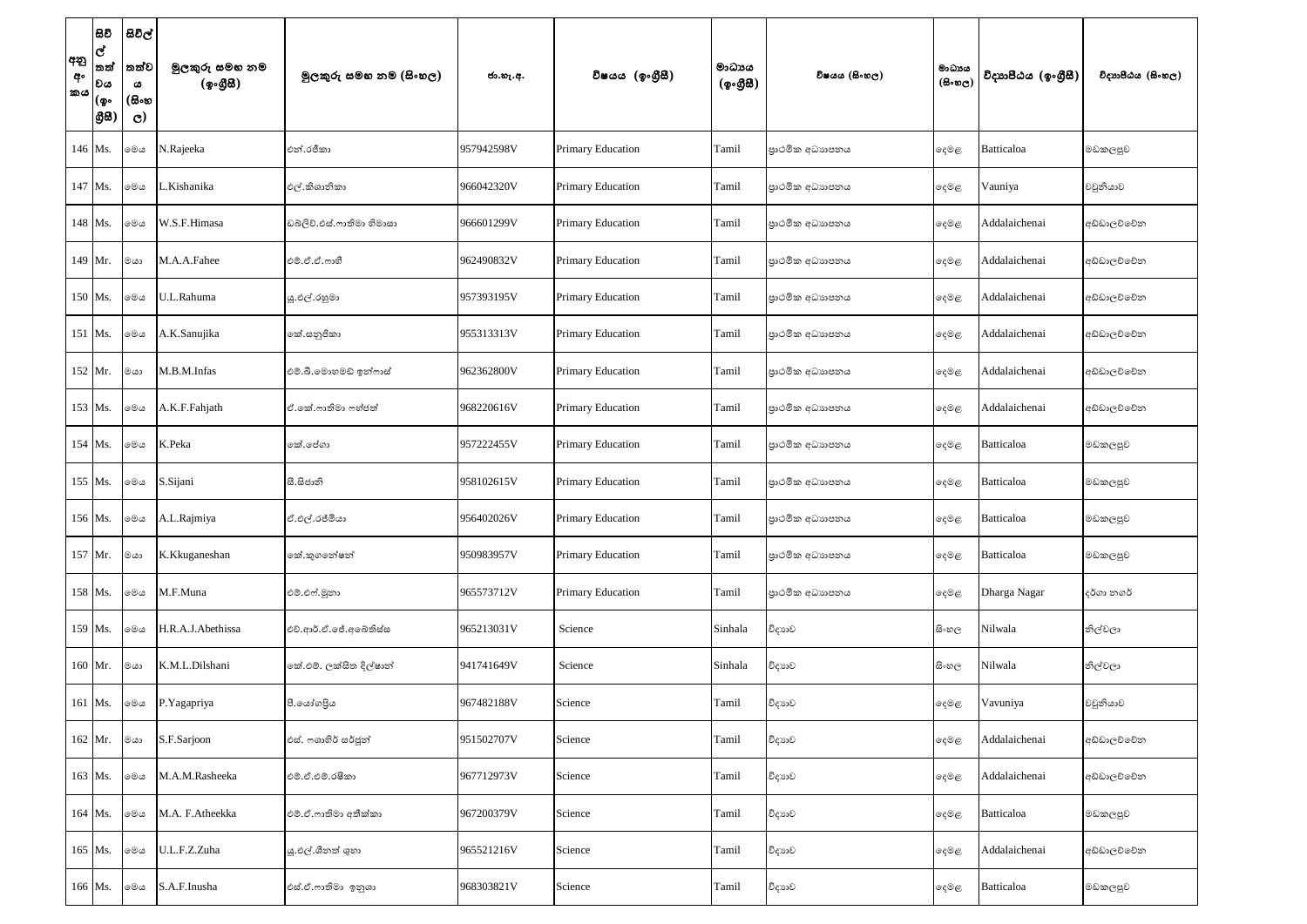| අනු<br>අං<br><b>කය</b> | සිවි<br>ල්<br>තත්<br>වය<br>(စွ…<br> යුස) | සිවිල්<br>තත්ව<br>ය<br>(සිංහ<br>$\mathbf{C}$ | මුලකුරු සමහ නම<br>(ඉංගීසී) | මූලකුරු සමහ නම (සිංහල)    | ජා.හැ.අ.   | විෂයය (ඉංගුීසි) | මාධායය<br>$({\cal Q} \circ \mathcal{B} \mathcal{B})$ | විෂයය (සිංහල) | මාධායය<br>$(B \circ \omega_C)$ | විදාහපීඨය (ඉංගීසී) | විදාහපීඨය (සිංහල) |
|------------------------|------------------------------------------|----------------------------------------------|----------------------------|---------------------------|------------|-----------------|------------------------------------------------------|---------------|--------------------------------|--------------------|-------------------|
|                        | 167 Ms.                                  | මෙය                                          | R.Vinthuja                 | ආර්.වින්තුජා              | 965030050V | Science         | Tamil                                                | විදාහව        | දෙමළ                           | Vavuniya           | වවුනියාව          |
|                        | 168 Ms.                                  | මෙය                                          | R.F.Safna                  | ආර්.ෆාතිමා සෆ්නා          | 956293006V | Science         | Tamil                                                | විදාහව        | දෙමළ                           | Addalaichenai      | අඩ්ඩාලච්චේන       |
|                        | 169 Mr.                                  | මයා                                          | A.K.M.Suhair               | ඒ.කේ. මුහම්මදු සුගෙහර්    | 930561401V | Science         | Tamil                                                | විදාහව        | දෙමළ                           | Addalaichenai      | අඩ්ඩාලව්වේන       |
|                        | 170 Ms.                                  | මෙය                                          | M.A.F.Niska                | එම්.ඒ. ෆාතිමා නිස්කා      | 955811844V | Science         | Tamil                                                | විදාහව        | ෫ෙළ                            | Addalaichenai      | අඩ්ඩාලව්වේන       |
|                        | 171 Ms.                                  | මෙය                                          | A.A.F.Farjees              | ඒ.ඒ. ෆාතිමා ෆර්ජීස්       | 957062946V | Science         | Tamil                                                | විදාහව        | දෙමළ                           | <b>Batticaloa</b>  | මඩකලපුව           |
|                        | 172 Ms.                                  | මෙය                                          | Al.F.Sulhara               | අල්. ෆාතිමා සුල්හාරා      | 935962242V | Science         | Tamil                                                | විදාහව        | දෙමළ                           | Batticaloa         | මඩකලපුව           |
|                        | 173 Ms.                                  | මෙය                                          | U.L.F.Ramsana              | ශු.එල්.එප්.රම්සානා        | 965390375V | Science         | Tamil                                                | විදාහව        | දෙමළ                           | Jaffna             | යාපනය             |
|                        | 174 Ms.                                  | මෙය                                          | A.F.Nufla                  | ඒ.ෆාතිමා නුෆ්ලා           | 966373482V | Science         | Tamil                                                | විදාහව        | දෙමළ                           | Addalaichenai      | අඩ්ඩාලව්වේන       |
|                        | 175 Ms.                                  | මෙය                                          | M.H.M.Rushaikah            | එම්.එච්. මර්යම් රුලෙෂකාහ් | 955430956V | Science         | Tamil                                                | විදාහව        | දෙමළ                           | Addalaichenai      | අඩ්ඩාලව්වේන       |
|                        | 176 Ms.                                  | මෙය                                          | A.F.Shifna                 | ඒ. ෆාතිමා ෂිෆ්තා          | 946323551V | Science         | Tamil                                                | විදාහව        | දෙමළ                           | Addalaichenai      | අඩ්ඩාලව්වේන       |
|                        | 177 Ms.                                  | මෙය                                          | K.Lomiga                   | කේ.ලෝමිහා                 | 955100263V | Science         | Tamil                                                | විදාහව        | ෫෧෫                            | <b>Batticaloa</b>  | මඩකලපුව           |
|                        | 178 Ms.                                  | මෙය                                          | A.H.F.Sajeetha             | අ.හ.ෆාතිමා සජීදා          | 966892277V | Science         | Tamil                                                | විදාහව        | දෙමළ                           | Batticaloa         | මඩකලපුව           |
|                        | 179 Ms.                                  | මෙය                                          | J.R.Farwin                 | ජේ. රජියා ෆර්වින්         | 966290625V | Science         | Tamil                                                | විදාහව        | දෙමළ                           | Addalaichenai      | අඩ්ඩාලච්චේන       |
|                        | 180 Ms.                                  | මෙය                                          | I.L.S.Banu                 | අයි.එල්. සස්තා බානු       | 965341501V | Science         | Tamil                                                | විදාහව        | දෙමළ                           | Addalaichenai      | අඩ්ඩාලච්චේන       |
|                        | 181 Mr.                                  | මයා                                          | M.Musthaq                  | එම්. මුස්තාක්             | 942742657V | Science         | Tamil                                                | විදාහව        | දෙමළ                           | Addalaichenai      | අඩ්ඩාලච්චේන       |
|                        | 182 Ms.                                  | මෙය                                          | K.Keerthana                | කේ. කීර්ත්තනා             | 956383200V | Science         | Tamil                                                | විදාහව        | ෫෧෫                            | Addalaichenai      | අඩ්ඩාලච්චේන       |
|                        | 183 Mr.                                  | මයා                                          | M.Pawithra                 | එම්.පවිතුන්               | 962111785V | Science         | Tamil                                                | විදාහව        | දෙමළ                           | Batticaloa         | මඩකලපුව           |
|                        | 184 Ms.                                  | මෙය                                          | N.F.Afra                   | එන්.එෆ්.අෆ්රා             | 975183688V | Science         | Tamil                                                | විදාහව        | දෙමළ                           | <b>Batticaloa</b>  | මඩකලපුව           |
|                        | 185 Mr.                                  | මයා                                          | S.Sathiyababu              | එස්.සතියබාබු              | 960702670V | Science         | Tamil                                                | විදාහව        | දෙමළ                           | Batticaloa         | මඩකලපුව           |
|                        | 186 Ms.                                  | මෙය                                          | A.M.Afrose                 | ඒ.එම්. අෆ්රෝස්            | 955822579V | Science         | Tamil                                                | විදාහව        | දෙමළ                           | Addalaichenai      | අඩ්ඩාලච්චේන       |
|                        | 187 Ms.                                  | මෙය                                          | A.M.F.Sasmitha             | ඒ.එම්. ෆාතිමා සස්මිතා     | 957691935V | Science         | Tamil                                                | විදාහව        | දෙමළ                           | Addalaichenai      | අඩ්ඩාලච්චේන       |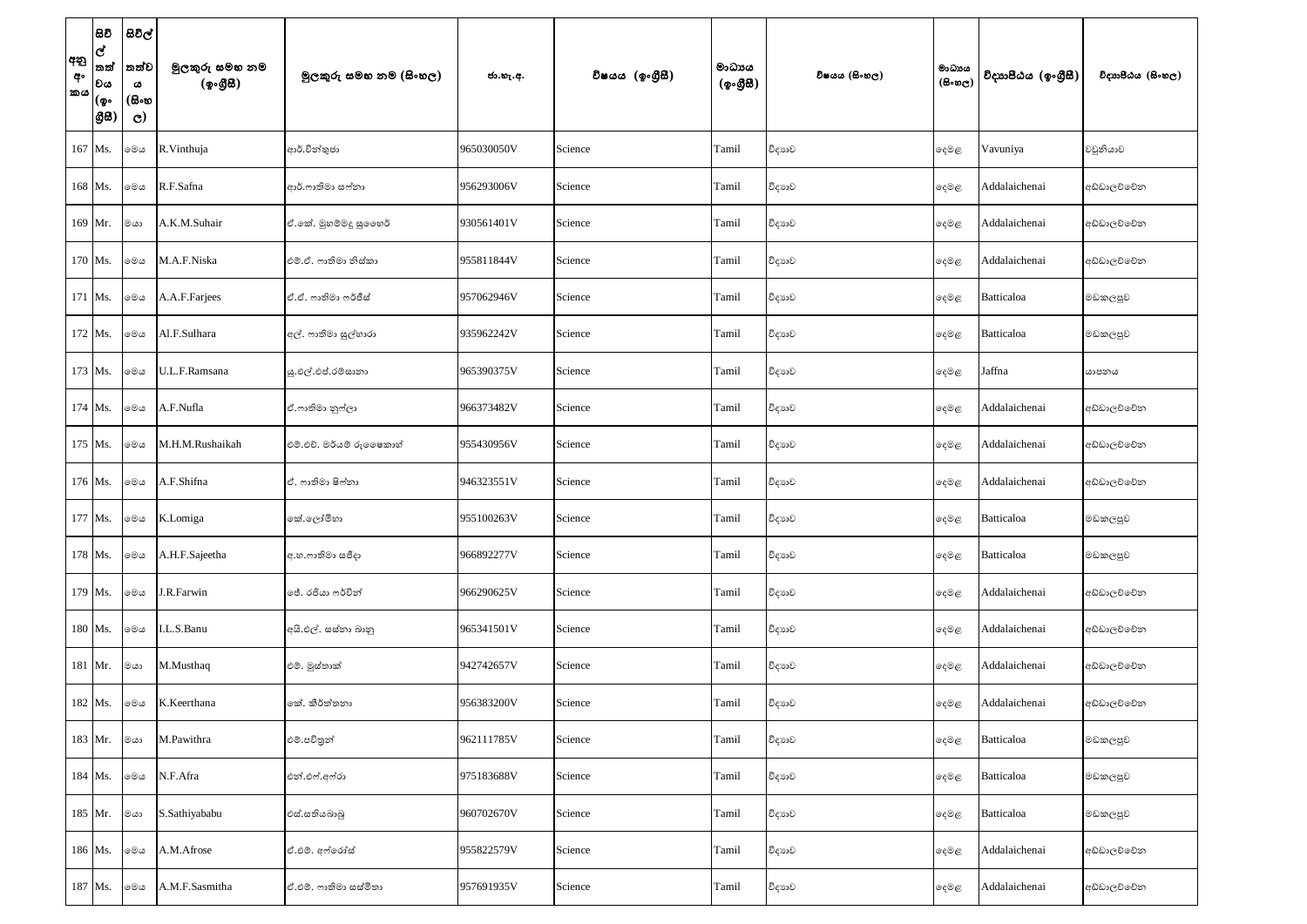| අනු<br>අං<br><b>කය</b> | සිවි<br>ල්<br>තත්<br>වය<br>(စွ…<br> යුස) | සිවිල්<br>තත්ව<br>ය<br>(සිංහ<br>$\mathbf{C}$ | මුලකුරු සමහ නම<br>(ඉංගීසී) | මූලකුරු සමහ නම (සිංහල)      | ජා.හැ.අ.   | විෂයය (ඉංගුීසි) | මාධාපය<br>$({\cal Q} \circ \mathcal{B} \mathcal{B})$ | විෂයය (සිංහල) | මාධායය<br>$(B \circ \omega_C)$ | විදාහපීඨය (ඉංගීසී) | විදාහපීඨය (සිංහල) |
|------------------------|------------------------------------------|----------------------------------------------|----------------------------|-----------------------------|------------|-----------------|------------------------------------------------------|---------------|--------------------------------|--------------------|-------------------|
|                        | 188 Ms.                                  | මෙය                                          | S.F.Sasani                 | එස්. ෆාතිමා සසානි           | 966863102V | Science         | Tamil                                                | විදාහව        | දෙමළ                           | Addalaichenai      | අඩ්ඩාලව්වේන       |
|                        | 189 Ms.                                  | මෙය                                          | R.F.Shahnaaz               | ආර්. ෆාතිමා සහ්නාස්         | 975573575V | Science         | Tamil                                                | විදාහව        | දෙමළ                           | Addalaichenai      | අඩ්ඩාලච්චේන       |
|                        | 190 Ms.                                  | මෙය                                          | A.A.Jannathummah           | ඒ.ඒ. ජෙන්නත්තුම්මා          | 956280745V | Science         | Tamil                                                | විදාහව        | දෙමළ                           | Addalaichenai      | අඩ්ඩාලව්වේන       |
|                        | 191 Ms.                                  | මෙය                                          | M.T.A.H.Affrose            | එම්.ටී. අෆ්කා හසීන් අෆ්රෝස් | 957604390V | Science         | Tamil                                                | විදාහව        | දෙමළ                           | Addalaichenai      | අඩ්ඩාලව්වේන       |
|                        | 192 Ms.                                  | මෙය                                          | A.S.F.Shazna               | ඒ.එස්. ෆාතිමා ෂස්තා         | 955960106V | Science         | Tamil                                                | විදාහව        | දෙමළ                           | Addalaichenai      | අඩ්ඩාලව්වේන       |
|                        | 193 Ms.                                  | මෙය                                          | M.H.F.Hasna                | එම්.එච්.එෆ්.හස්තා           | 966052945V | Science         | Tamil                                                | විදාහව        | දෙමළ                           | Batticaloa         | මඩකලපුව           |
|                        | 194 Ms.                                  | මෙය                                          | M.J.Jeneera                | එම්.ජේ. ජෙනීරා              | 958010192V | Science         | Tamil                                                | විදාහව        | දෙමළ                           | Addalaichenai      | අඩ්ඩාලච්චේන       |
|                        | 195 Ms.                                  | මෙය                                          | P.Jeevithya                | පී. ජීවිදාහ                 | 957772528V | Science         | Tamil                                                | විදාහව        | දෙමළ                           | Addalaichenai      | අඩ්ඩාලච්චේන       |
|                        | 196 Ms.                                  | මෙය                                          | A.Dilojeni                 | ඒ. ඩිලෝජෙනි                 | 966722126V | Science         | Tamil                                                | විදාහව        | දෙමළ                           | Addalaichenai      | අඩ්ඩාලව්වේන       |
|                        | 197 Ms.                                  | මෙය                                          | S.Srisathayadayalini       | එස්. ශීසතාදෙයාලිනි          | 946133469V | Science         | Tamil                                                | විදාහව        | දෙමළ                           | Addalaichenai      | අඩ්ඩාලව්වේන       |
|                        | 198 Ms.                                  | මෙය                                          | P.Pirasiha                 | පී.පිරසිහා                  | 965752552V | Science         | Tamil                                                | විදාහව        | ෫෧෫                            | Addalaichenai      | අඩ්ඩාලව්වේන       |
|                        | 199 Mr.                                  | ∣මයා                                         | Mb.F.Nuska                 | එම්.බී. ෆාතිමා නුශ්කා       | 966921277V | Science         | Tamil                                                | විදාහව        | දෙමළ                           | Batticaloa         | මඩකලපුව           |
|                        | 200 Ms.                                  | මෙය                                          | M.A.R.Begam                | එම්.ඒ.රිෆ්කා බේගම්          | 968193880V | Science         | Tamil                                                | විදාහව        | දෙමළ                           | <b>Batticaloa</b>  | මඩකලපුව           |
|                        | 201 Ms.                                  | මෙය                                          | M.N.F.Shana                | එම්.එන්.එෆ්.ෂනා             | 966132841V | Science         | Tamil                                                | විදාහව        | දෙමළ                           | Batticaloa         | මඩකලපුව           |
|                        | 202 Ms.                                  | මෙය                                          | T.F.Rifna                  | ටී. ෆාත්තිමා රිෆ්නා         | 966051221V | Science         | Tamil                                                | විදාහව        | දෙමළ                           | Addalaichenai      | අඩ්ඩාලච්චේන       |
|                        | 203 Ms.                                  | මෙය                                          | A.A.F.Sanafila             | ඒ.ඒ. ෆාතිමා සනාෆිලා         | 958523882V | Science         | Tamil                                                | විදාහව        | ෫෧෫                            | Addalaichenai      | අඩ්ඩාලච්චේන       |
|                        | 204 Ms.                                  | මෙය                                          | L.F.Nasloon                | එල්. ෆාතිමා නස්ලූන්         | 936072151V | Science         | Tamil                                                | විදාහව        | දෙමළ                           | Addalaichenai      | අඩ්ඩාලව්වේන       |
|                        | 205 Ms.                                  | මෙය                                          | P.Mmonishsa                | පී. මොනිසා                  | 966200120V | Science         | Tamil                                                | විදාහව        | දෙමළ                           | <b>Batticaloa</b>  | මඩකලපුව           |
|                        | 206 Ms.                                  | මෙය                                          | R.Jayanthini               | ආර්.ජයන්තිනී                | 967102920V | Science         | Tamil                                                | විදාහව        | දෙමළ                           | Batticaloa         | මඩකලපුව           |
|                        | 207 Ms.                                  | මෙය                                          | M.S.H.Sana                 | එම්.එස්.හස්මත් සනා          | 965082069V | Science         | Tamil                                                | විදාහව        | දෙමළ                           | <b>Batticaloa</b>  | මඩකලපුව           |
|                        | 208 Ms.                                  | මෙය                                          | M.A.Azeesz                 | එම්.ඒ.අසීසා                 | 966870508V | Science         | Tamil                                                | විදාහව        | දෙමළ                           | Batticaloa         | මඩකලපුව           |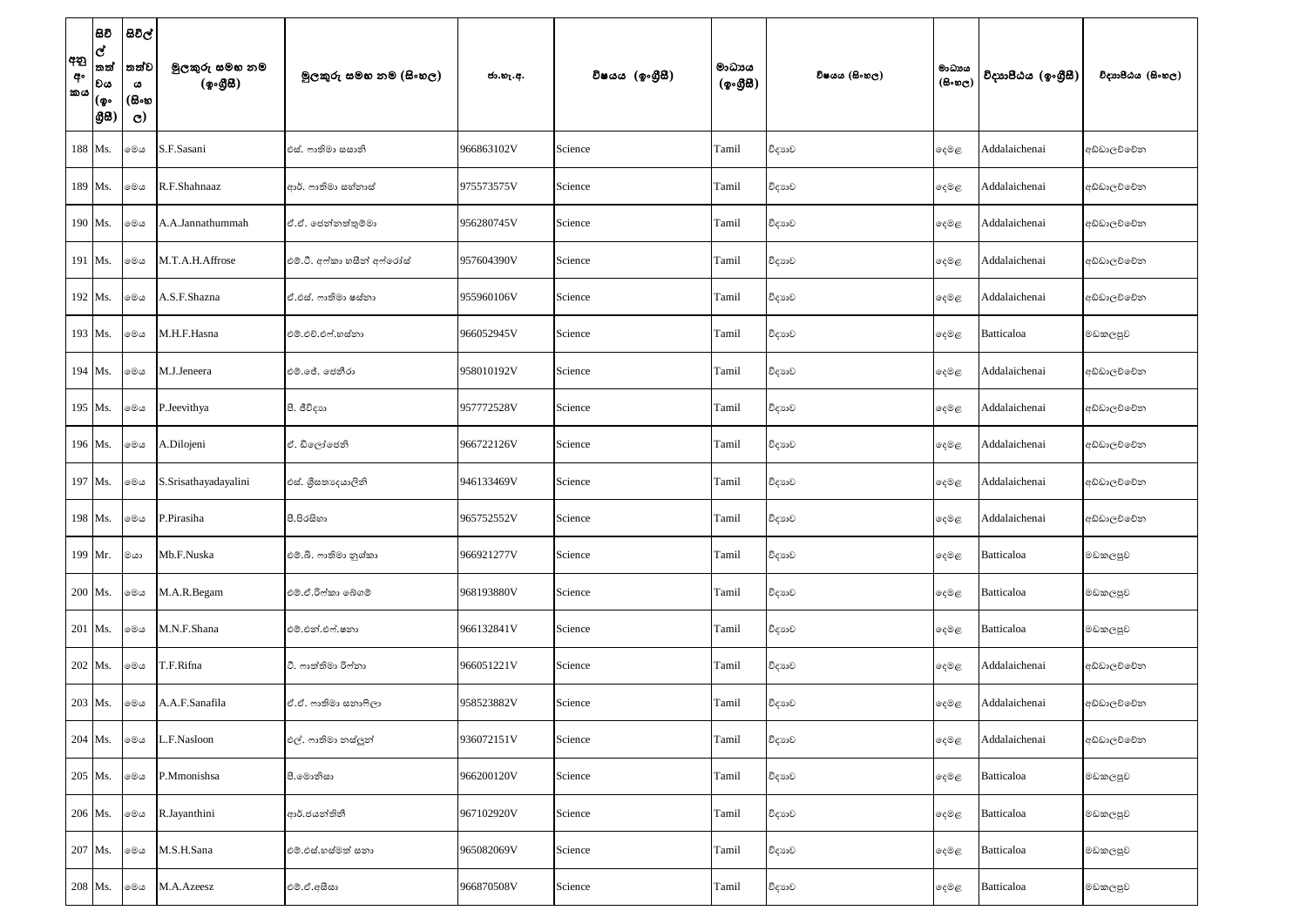| අනු<br>අං<br>කය | සිවි<br>ල්<br>තත්<br> වය<br>(စွ۰<br> යුස | සිවිල්<br>තත්ව<br>ය<br>(සිංහ<br>$\mathbf{C}$ | මුලකුරු සමහ නම<br>(ඉංගීසී) | මුලකුරු සමහ නම (සිංහල)                       | ජා.හැ.අ.   | විෂයය (ඉංගුීසී) | මාධායය<br>(ඉංගීසී) | විෂයය (සිංහල) | මාධාය<br>$(B \circ \omega_C)$ | විදාහපීඨය (ඉංගීසී) | විදාහපීඨය (සිංහල) |
|-----------------|------------------------------------------|----------------------------------------------|----------------------------|----------------------------------------------|------------|-----------------|--------------------|---------------|-------------------------------|--------------------|-------------------|
|                 | 209 Ms.                                  | මෙය                                          | N.A.Zulfa                  | එන්. ආයිෂා සුල්ෆා                            | 968330292V | Science         | Tamil              | විදාහව        | දෙමළ                          | Batticaloa         | මඩකලපුව           |
|                 | $210$ Ms.                                | මෙය                                          | H.S.Farwin                 | එච්. සාජිතා ෆර්වින්                          | 967453196V | Science         | Tamil              | විදාහව        | දෙමළ                          | Addalaichenai      | අඩ්ඩාලච්චේන       |
|                 | $211$ Ms.                                | මෙය                                          | S.S.Shihara                | එස් එස් ශිහාර                                | 956870119V | Science         | Tamil              | විදාහව        | දෙමළ                          | Batticaloa         | මඩකලපුව           |
|                 | $212$ Mr.                                | මයා                                          | .Kupetharshan              | එල්. කුඛෙදර්ෂන්                              | 962403077V | Science         | Tamil              | විදාහව        | දෙමළ                          | Batticaloa         | මඩකලපුව           |
|                 | 213 Ms.                                  | මෙය                                          | S.R.Farhath                | එස්.රෂිතා ෆර්හත්                             | 975231003V | Science         | Tamil              | විදාහව        | දෙමළ                          | Batticaloa         | මඩකලපුව           |
|                 | $214$ Mr.                                | මයා                                          | R.F.S.Muneer               | ආර්.එෆ්.සිරාජ් මුනීර්                        | 942594259V | Science         | Tamil              | විදාහව        | දෙමළ                          | Batticaloa         | මඩකලපුව           |
|                 | 215 Ms.                                  | මෙය                                          | V.Anoji                    | වී.අනෝජි                                     | 946092010V | Science         | Tamil              | විදාහව        | දෙමළ                          | Addalaichenai      | අඩ්ඩාලච්චේන       |
|                 | 216 Ms.                                  | මෙය                                          | A.Clastan                  | ඒ. ක්ලස්ටන්                                  | 940141311V | Science         | Tamil              | විදාහව        | දෙමළ                          | Addalaichenai      | අඩ්ඩාලච්චේන       |
|                 | 217 Ms.                                  | මෙය                                          | S.F.Seenu                  | එස්.එෆ්.සීනු                                 | 946702439V | Science         | English            | විදාහව        | ඉංගීසි                        | Nilwala            | නිල්වලා           |
|                 | 218 Ms.                                  | මෙය                                          | R.F.Rinasa                 | එම්.ආර්.ෆාතිමා රිනාසා                        | 968601830V | Science         | English            | විදාහව        | ඉංගීසි                        | Jaffna             | යාපනය             |
|                 | 219 Ms.                                  | මෙය                                          | H.M.F.Fayasa               | එච්.එම්. එප්. පයාෂා                          | 967101028V | Science         | English            | විදාහව        | ඉංගුිසි                       | Jaffna             | යාපනය             |
|                 | 220 Ms.                                  | මෙය                                          | P.Thassika                 | පී. තස්සිකා                                  | 975040208V | Science         | English            | විදාහව        | ඉංගීසි                        | Jaffna             | යාපනය             |
|                 | 221 Ms.                                  | මෙය                                          | V.N.Palehepitiya           | වී.එන්.පලෙහෙපිටිය                            | 965162992V | Science         | English            | විදාහව        | ඉංගීසි                        | Nilwala            | නිල්වලා           |
|                 | 222 Ms.                                  | මෙය                                          | M.U.M.A.D.Madhushani       | එම්.ශූ.එම්.ඒ.ඩී.මධුෂානී                      | 955980255V | Mathematics     | Sinhala            | ගණිතය         | සි∘හල                         | Siyane             | සියනෑ             |
|                 | 223 Mr.                                  | මයා                                          | H.R.S.J.I.Bandara          | එච්. ආර්. සම්පත් ජයසංඛ ඉන්දූ බංඩාර           | 942752040V | Mathematics     | Sinhala            | ගණිතය         | සි∘හල                         | Siyane             | සියනෑ             |
|                 | 224 Mr.   கௌ                             |                                              | W.M.S.G.Bandara            | ඩබ්ලිව්.එම්.සංජය ගීතරසාංජන බණ්ඩාර 941662862V |            | Mathematics     | Sinhala            | ගණිතය         | සි∘හල                         | Siyane             | සියතෑ             |
|                 | 225 Mr.                                  | මයා                                          | P.A.S. Wijebandara         | පී.ඒ සුරංග විජේබන්ඩාර                        | 952652222V | Mathematics     | Sinhala            | ගණිතය         | සි∘හල                         | Siyane             | සියනෑ             |
|                 | 226 Mr.                                  | මයා                                          | S.M.W.De Silva             | එස්.එම්.ඩබ්ලිව්.ද සිල්වා                     | 963560818V | Mathematics     | Sinhala            | ගණිතය         | සි∘හල                         | Nilwala            | නිල්වලා           |
|                 | 227 Mr.                                  | මයා                                          | S.M.Sameed                 | එස්.එම්.සමීඩ්                                | 953042398V | Mathematics     | Tamil              | ගණිතය         | දෙමළ                          | Vavuniya           | වවුනියාව          |
|                 | 228 Mr.                                  | මයා                                          | M.H.Aseem                  | එම්.එච්.අසීම්                                | 941960243V | Mathematics     | Tamil              | ගණිතය         | දෙමළ                          | Addalaichenai      | අඩ්ඩාලච්චේන       |
|                 | 229 Ms.                                  | මෙය                                          | A.F.Sharmila               | ඒ.ෆාතිමා සර්මිලා                             | 956790069V | Mathematics     | Tamil              | ගණිතය         | ෫ෙළ                           | Addalaichenai      | අඩ්ඩාලච්චේන       |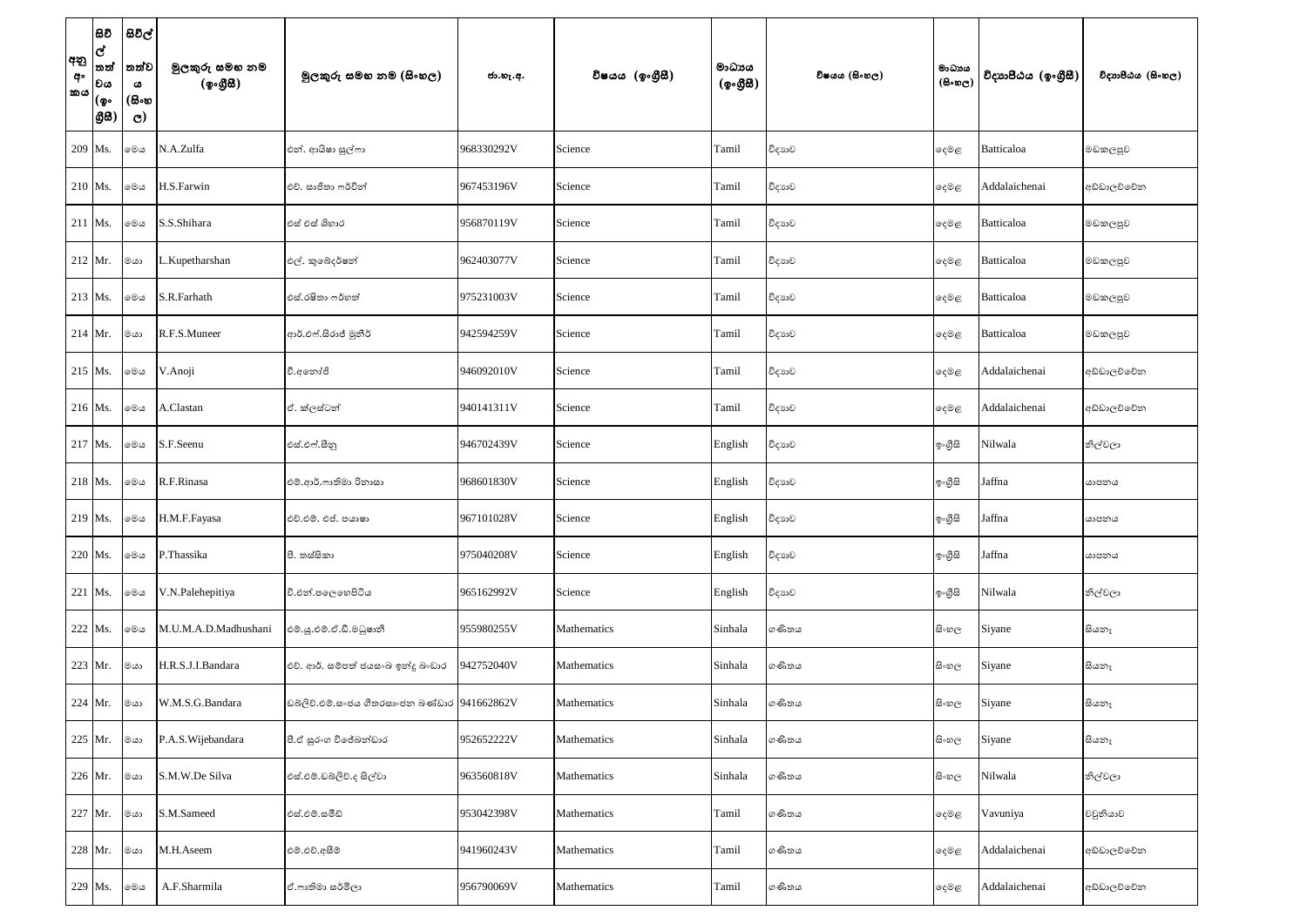| අනු<br>අං<br><b>කය</b> | සිවි<br>ල්<br>තත්<br>වය<br>(စွ…<br> යුස) | සිවිල්<br>තත්ව<br>ය<br>(සිංහ<br>$\mathbf{C}$ | මුලකුරු සමහ නම<br>(ඉංගීසී) | මූලකුරු සමහ නම (සිංහල)                       | ජා.හැ.අ.     | විෂයය (ඉංගීුසි) | මාධාපය<br>$({\cal Q} \circ \mathcal{B} \mathcal{B})$ | විෂයය (සිංහල) | මාධායය<br>$(\mathbb{B}\circ \mathfrak{v}_\mathbb{C})$ | විදාහපීඨය (ඉංගීසී)       | විදාහපීඨය (සිංහල)    |
|------------------------|------------------------------------------|----------------------------------------------|----------------------------|----------------------------------------------|--------------|-----------------|------------------------------------------------------|---------------|-------------------------------------------------------|--------------------------|----------------------|
|                        | 230 Mr.                                  | මයා                                          | A.L.A.Murshith             | ඒ.එල්.ඒ.මුර්ෂිත්                             | 952172093V   | Mathematics     | Tamil                                                | ගණිතය         | දෙමළ                                                  | Addalaichenai            | අඩ්ඩාලව්වේන          |
|                        | 231 Ms.                                  | මෙය                                          | M.A.F.Mafaza               | එම්.ඒ.ෆාත්තිමා මෆාසා                         | 966051884V   | Mathematics     | Tamil                                                | ගණිතය         | දෙමළ                                                  | Addalaichenai            | අඩ්ඩාලව්වේන          |
|                        | 232 Ms.                                  | මෙය                                          | S.Yadsini                  | එස්.යඩ්සිනි                                  | 968180797V   | Mathematics     | Tamil                                                | ගණිතය         | දෙමළ                                                  | Addalaichenai            | අඩ්ඩාලව්වේන          |
|                        | 233 Mr.                                  | මයා                                          | M.S.M.A.Ilahi              | එම්.එස්.එම්.ඒ.ඉලාහි                          | 963500173V   | Mathematics     | Tamil                                                | ගණිතය         | දෙමළ                                                  | Addalaichenai            | අඩ්ඩාලව්වේන          |
|                        | 234 Mr.                                  | මයා                                          | S.A.C.M.A.Khan             | එස්.ඒ.සී.එම්. අස්කාර් කාන්                   | 970091289V   | Mathematics     | Tamil                                                | ගණිතය         | දෙමළ                                                  | Addalaichenai            | අඩ්ඩාලච්චේන          |
|                        | 235 Mr.                                  | මයා                                          | M.Thivyan                  | එම්.තිව්යන්                                  | 961612462V   | Mathematics     | Tamil                                                | ගණිතය         | දෙමළ                                                  | Addalaichenai            | අඩ්ඩාලව්වේන          |
|                        | 236 Ms.                                  | මෙය                                          | R.Mayurathi                | ආර්.මයුරති                                   | 956842107V   | Mathematics     | Tamil                                                | ගණිතය         | දෙමළ                                                  | Addalaichenai            | අඩ්ඩාලව්වේන          |
|                        | 237 Ms.                                  | මෙය                                          | A.L.D.Banu                 | ඒ.එල්.දිල්සාත් බානු                          | 946211966V   | Mathematics     | Tamil                                                | ගණිතය         | දෙමළ                                                  | Addalaichenai            | අඩ්ඩාලව්වේන          |
|                        | 238 Ms.                                  | මෙය                                          | M.M.M.Begum                | එම්.එම්.මහ්ජා බේගම්                          | 948661586V   | Mathematics     | Tamil                                                | ගණිතය         | දෙමළ                                                  | Addalaichenai            | අඩ්ඩාලව්වේන          |
|                        | 239 Mr.                                  | ∣මයා                                         | R.Yagasingam               | ආර්. යෝගසිංහම්                               | 199512903407 | Mathematics     | English                                              | ගණිතය         | ඉංගීසි                                                | Jaffna                   | යාපනය                |
|                        | 240 Ms.                                  | මෙය                                          | A.L.F.Nuska                | ඒ.එල්.එෆ්.නුස්කා                             | 945010398V   | Mathematics     | English                                              | ගණිතය         | ඉංගුිසි                                               | Jaffna                   | යාපනය                |
|                        | $241$ Mr.                                | ∣මයා                                         | R.M.I.M.K.Sumanathilaka    | ආර්.එම්.අයි.එම්.කේ.සුමනතිලක                  | 943632286V   | Mathematics     | English                                              | ගණිතය         | ඉංගීසි                                                | Nilwala                  | නිල්වලා              |
|                        | 242 Ms.                                  | මෙය                                          | I.P.C.C.Jayarathna         | අයි.පි.සී.සී.ජයරත්න                          | 946482218V   | Social Science  | Sinhala                                              | සමාජ විදාහව   | සි∘හල                                                 | Ruhuna                   | රුහුණ                |
|                        | 243 Mr.                                  | මයා                                          | S.Vimalraj                 | එස්. විමල්රාජ්                               | 960221397V   | Social Science  | Tamil                                                | සමාජ විදාහව   | දෙමළ                                                  | Batticaloa               | මඩකලපුව              |
|                        | 244 Ms.                                  | මෙය                                          | S.Kasthuri                 | එස්.කස්තූරි                                  | 966421126V   | Social Science  | Tamil                                                | සමාජ විදාහව   | දෙමළ                                                  | Batticaloa               | මඩකලපුව              |
|                        | 245 Ms.                                  | මෙය                                          | W.M.S.N.M. Wijesinghe      | ඩබ්ලිව්.එම්.එස්.එන්.එම්. විජේසිංහ            | 955703626V   | Buddhism        | Sinhala                                              | බුද්ධ ධර්මය   | සි∘හල                                                 | Sariputta<br>Dambadeniya | සාරිපුත්ත දඹදෙණිය    |
|                        | 246 Ms.                                  | මෙය                                          | H.M.D.H.Menike             | එච්.එම්.ඩී.එච්.මැණිකේ                        | 966331470V   | Buddhism        | Sinhala                                              | බුද්ධ ධර්මය   | සි∘හල                                                 | Sariputta<br>Dambadeniya | සාරිපුත්ත දඹදෙණිය    |
|                        | 247 Ms.                                  | මෙය                                          | I.K.D.M.Prabodhani         | අයි.කේ. දිල්හානි මතෝධාහ පුබෝධනි . 968451430V |              | <b>Buddhism</b> | Sinhala                                              | බුද්ධ ධර්මය   | සි∘හල                                                 | Sariputta<br>Dambadeniya | සාරිපුත්ත දඹදෙණිය    |
|                        | 248 Mr.                                  | මයා                                          | R.M.N.S.Wimalarathna       | ආර්.එම්.එන්.එස්.විමලරත්න                     | 970192425V   | <b>Buddhism</b> | Sinhala                                              | බුද්ධ ධර්මය   | සි∘හල                                                 | Sariputta<br>Dambadeniya | සාරිපුත්ත දඹදෙණිය    |
|                        | 249 REV. லை                              |                                              | 917541442V                 | ආර්. එම්. එම්. රත්නායක                       | 917541442V   | <b>Buddhism</b> | Sinhala                                              | බුද්ධ ධර්මය   | සි∘හල                                                 | Sariputa -<br>Nittambuwa | සාරිපුත්ත - නිට්ටඹුව |
|                        | 250 REV. හිමි                            |                                              | Rev.U.Chandarathana        | පූජා ඌරාවුල චන්දරතන                          | 882132714V   | <b>Buddhism</b> | Sinhala                                              | බුද්ධ ධර්මය   | සිංහල                                                 | Sariputa -<br>Nittambuwa | සාරිපුත්ත - නිට්ටඹුව |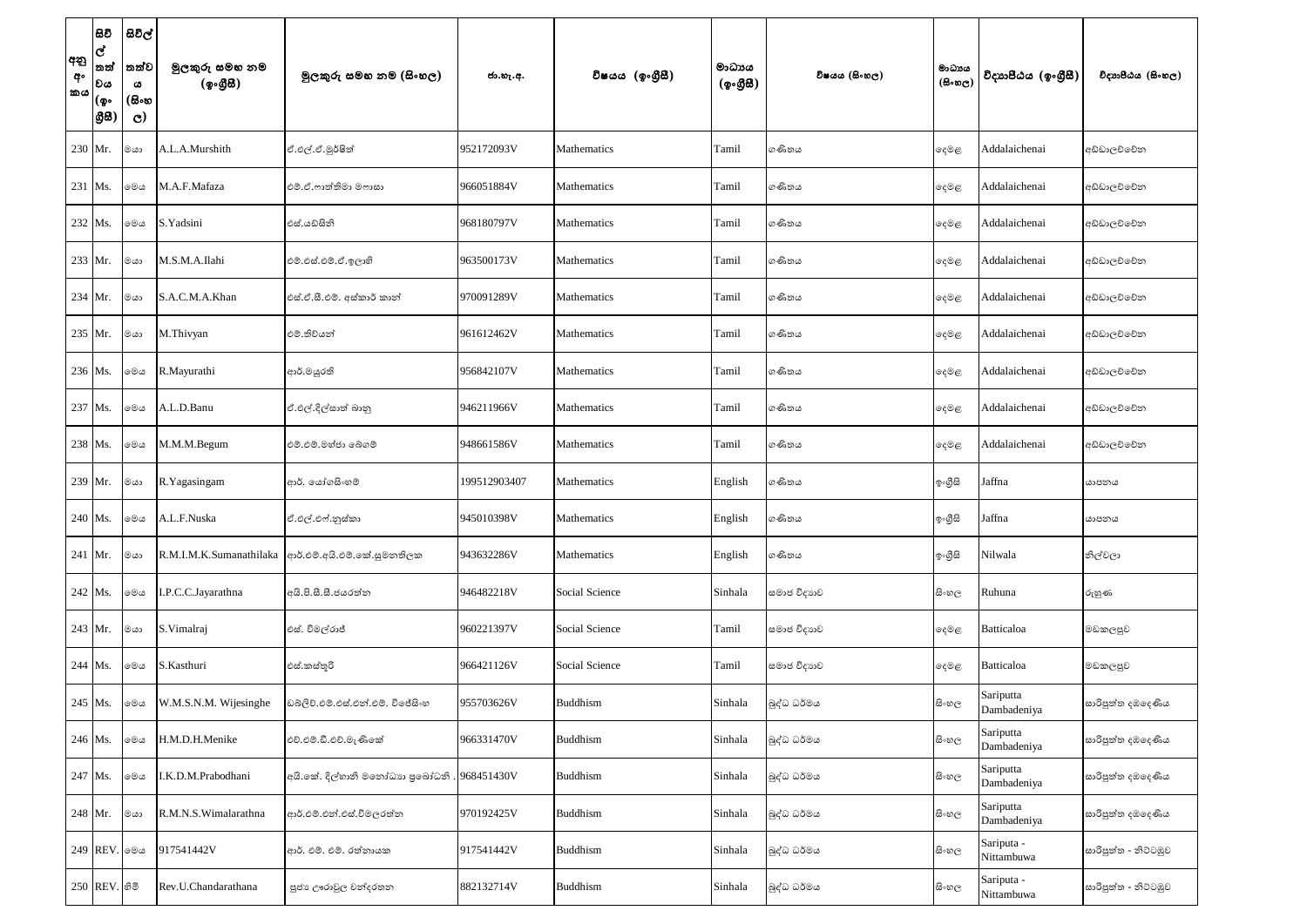| අනු<br>අං<br>කය | සිවි<br>ල්<br>තත්<br>වය<br>(စွ…<br> යුස | සිවිල්<br>තත්ව<br>ය<br>(සිංහ<br>$\mathbf{C}$ | මුලකුරු සමහ නම<br>(ඉංගීසී) | මූලකුරු සමහ නම (සිංහල) | ජා.හැ.අ.   | විෂයය (ඉංගීසී)         | මාධායය<br>(ඉංගීසී) | විෂයය (සිංහල)            | මාධාය<br>$(B \circ \circledcirc_C)$ | විදාහපීඨය (ඉංගීසී) | විදාහපීඨය (සිංහල) |
|-----------------|-----------------------------------------|----------------------------------------------|----------------------------|------------------------|------------|------------------------|--------------------|--------------------------|-------------------------------------|--------------------|-------------------|
|                 | $251$ Ms.                               | මෙය                                          | A.P.Thevy                  | ඒ.පී.පවිතුාදේවි        | 958502419V | Hindusam               | Tamil              | හින්දු ධර්මය             | දෙමළ                                | Vavuniya           | වවුනියාව          |
|                 | 252 Ms.                                 | මෙය                                          | T.Lilochana                | ටී.ලිලෝචනා             | 966384140V | Hindusam               | Tamil              | හින්දු ධර්මය             | දෙමළ                                | Vavuniya           | වවුනියාව          |
|                 | 253 Mr.                                 | මයා                                          | K.Kajendran                | කේ.කජේන්දුන්           | 953572850V | Hindusam               | Tamil              | හින්දු ධර්මය             | දෙමළ                                | Vavuniya           | වවුනියාව          |
|                 | 254 Ms.                                 | මෙය                                          | K.Anugini                  | කේ.අනුජිනි             | 968130315V | Hindusam               | Tamil              | හින්දු ධර්මය             | දෙමළ                                | Vavuniya           | වවුනියාව          |
|                 | 255 Ms.                                 | මෙය                                          | M.S.F.Safna                | එම්.එස්.එෆ්.සෆ්නා      | 968392581V | Islam                  | Tamil              | ඉස්ලාම්                  | දෙමළ                                | Addalaichenai      | අඩ්ඩාලච්චේන       |
|                 | 256 Ms.                                 | මෙය                                          | M.J.F.Sahra                | එම්.ජේ.එෆ්.සහ්රා       | 975160149V | Islam                  | Tamil              | ඉස්ලාම්                  | දෙමළ                                | Addalaichenai      | අඩ්ඩාලව්වේන       |
|                 | 257 Ms.                                 | මෙය                                          | M.K.F.Nisrin               | එම්.කේ.ෆාතිමා නිස්රින් | 925982334V | Islam                  | Tamil              | ඉස්ලාම්                  | දෙමළ                                | Addalaichenai      | අඩ්ඩාලච්චේන       |
|                 | 258 Mr.                                 | මයා                                          | N.LM.Mufees                | එන්.එල්.එම්.මූෆීස්     | 960190718V | Islam                  | Tamil              | ඉස්ලාම්                  | දෙමළ                                | Addalaichenai      | අඩ්ඩාලච්චේන       |
|                 | 259 Mr.                                 | මයා                                          | M.M.M.Aseem                | එම්.එම්.එම්.අසීම්      | 963471807V | Islam                  | Tamil              | ඉස්ලාම්                  | දෙමළ                                | Addalaichenai      | අඩ්ඩාලච්චේන       |
|                 | 260 Ms.                                 | මෙය                                          | M.R.Afra                   | එම්.ආර්.අෆ්රා          | 975250466V | Islam                  | Tamil              | ඉස්ලාම්                  | දෙමළ                                | Addalaichenai      | අඩ්ඩාලච්චේන       |
|                 | 261 Ms.                                 | මෙය                                          | U.S.T.Ashinsha             | ශූ.එස්.තතුෂි අශිංෂා    | 966790750V | Roman Catholic         | Sinhala            | කිස්තියානි/ කතෝලික ධර්මය | සිංහල                               | Wayamba            | වයඹ               |
|                 | 262 Ms.                                 | මෙය                                          | J.P.N, Nuwanthika          | ජේ.පි.එන්.නුවන්තිකා    | 967121207V | Roman Catholic         | Sinhala            | කිස්තියානි/ කතෝලික ධර්මය | සි∘හල                               | Wayamba            | වයඹ               |
|                 | 263 Ms.                                 | මෙය                                          | R.Princiya                 | ආර්.පින්සියා           | 975060942V | Christianity           | Tamil              | කිස්තියානි/ කතෝලික ධර්මය | දෙමළ                                | Vavuniya           | වවුනියාව          |
|                 | 264 Ms.                                 | මෙය                                          | M.Tharshika                | එම්.තර්ශිකා            | 967602825V | Christianity           | Tamil              | කිස්තියානි/ කතෝලික ධර්මය | දෙමළ                                | Vavuniya           | වවුනියාව          |
|                 | 265 Ms.                                 | මෙය                                          | S.Jathursika               | එස්.ජතුර්සිකා          | 975033074V | Christianity           | Tamil              | කිස්තියානි/ කතෝලික ධර්මය | දෙමළ                                | Vavuniya           | වවුනියාව          |
|                 | 266 Ms.                                 | මෙය                                          | I.Sanosttika               | අයි.සතොස්ට්ටිකා        | 967694282V | Christianity           | Tamil              | තිස්තියානි/ කතෝලික ධර්මය | දෙමළ                                | Vavuniya           | වවුනියාව          |
|                 | 267 Rev.                                | කතාහ<br>හොයු                                 | Sr.A.N.Coonge              | ඒ.නිවේකා කෝන්ගේ        | 935491576V | Christianity           | Tamil              | තිස්තියානි/ කතෝලික ධර්මය | දෙමළ                                | Vavuniya           | වවුනියාව          |
|                 | 268 Ms.                                 | මෙය                                          | K.Jeromini                 | කේ.ජෙරෝමිනි            | 966832037V | Christianity           | Tamil              | කිස්තියානි/ කතෝලික ධර්මය | දෙමළ                                | Vavuniya           | වවුනියාව          |
|                 | 269 Mr.                                 | මයා                                          | A.Dilakshan                | ඒ.දිලක්ෂාන්            | 961182697V | Christianity           | Tamil              | කිස්තියානි/ කතෝලික ධර්මය | දෙමළ                                | Vavuniya           | වවුනියාව          |
|                 | 270 Ms.                                 | මෙය                                          | E.G.I.S.Premathilaka       | ඊ.ජී.අයි.එස්.පේුමතිලක  | 967642690V | First Language Sinhala |                    | පළමු බස සිංහල            |                                     | Wayamba            | වයඹ               |
|                 | 271 Ms.                                 | මෙය                                          | T.A.S.Dedunu               | ටී.ඒ.එස්.දේදුනු        | 967273449V | First Language Sinhala |                    | පළමු බස සිංහල            |                                     | Wayamba            | වයඹ               |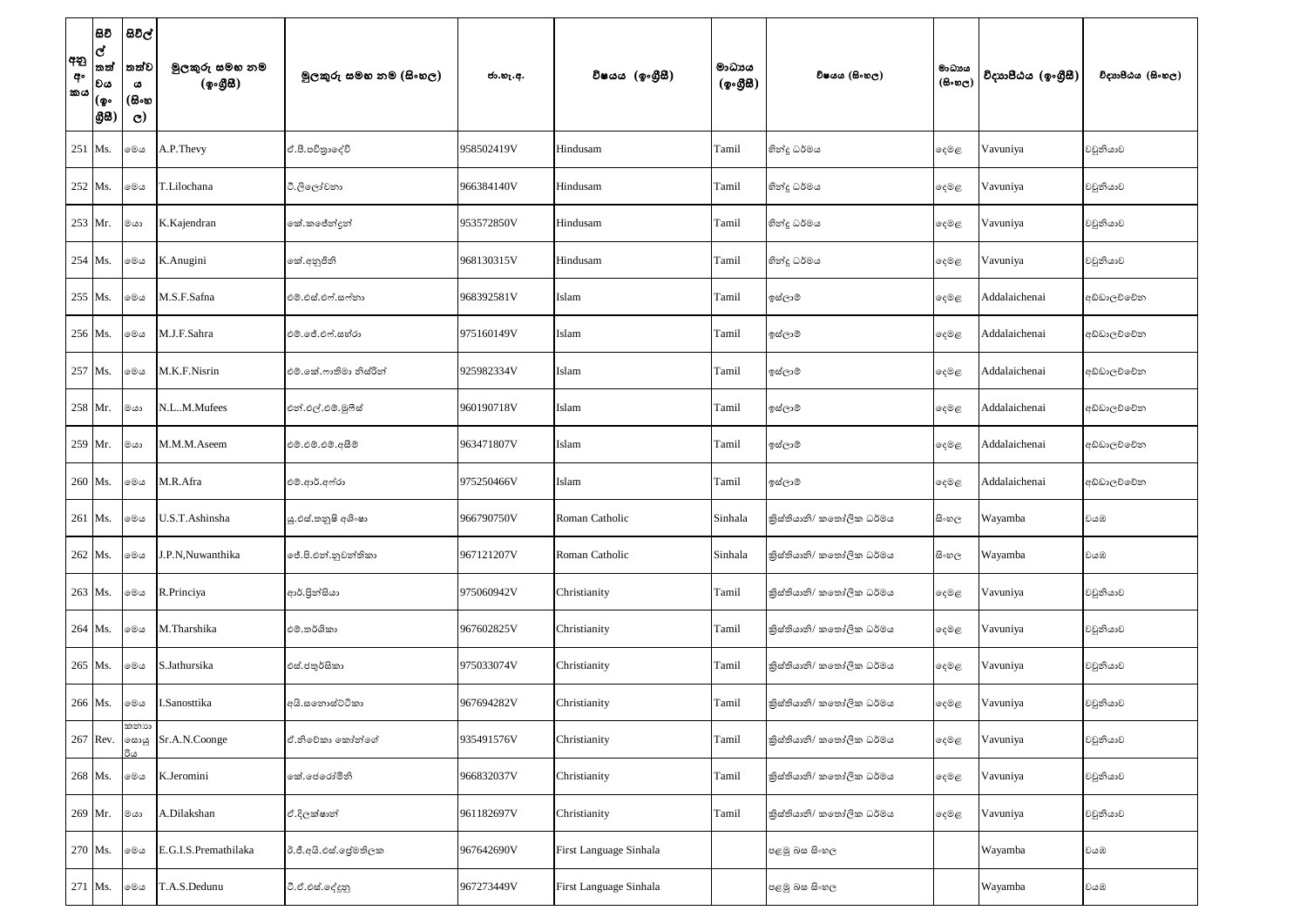| අනු<br>අං<br>කය | සිවි<br>ල්<br>තත්<br> වය<br>(စွ۰<br> යුස | සිවිල්<br>තත්ව<br>ය<br>(සිංහ<br>$\mathbf{C}$ | මුලකුරු සමහ නම<br>(ඉංගීසී) | මුලකුරු සමහ නම (සිංහල)                      | ජා.හැ.අ.     | විෂයය (ඉංගීුසි)      | මාධායය<br>(ඉංගීසී) | විෂයය (සිංහල) | මාධාය<br>$(B \circ \circledcirc_C)$ | විදාහපීඨය (ඉංගීසී) | විදාහපීඨය (සිංහල)   |
|-----------------|------------------------------------------|----------------------------------------------|----------------------------|---------------------------------------------|--------------|----------------------|--------------------|---------------|-------------------------------------|--------------------|---------------------|
|                 | 272 Ms.                                  | මෙය                                          | Vijitha .E                 | ඊ.විජිතා                                    | 967143600V   | Frist Language Tamil |                    | පළමුබස දෙමළ   |                                     | Dharga Nagar       | දර්ගා නගර්          |
|                 | 273 Ms.                                  | මෙය                                          | Vinoja .P                  | පී.වීනෝජා                                   | 199652000550 | Frist Language Tamil |                    | පළමුබස දෙමළ   |                                     | Dharga Nagar       | දර්ගා නගර්          |
|                 | 274 Ms.                                  | මෙය                                          | Safna. J.F                 | ජේ.එෆ්.සෆානා                                | 199670703113 | Frist Language Tamil |                    | පළමුබස දෙමළ   |                                     | Dharga Nagar       | දර්ගා නගර්          |
|                 | 275 Ms.                                  | මෙය                                          | Leena .N.F                 | එන්. එෆ්. ලීනා                              | 966421070V   | Frist Language Tamil |                    | පළමුබස දෙමළ   |                                     | Dharga Nagar       | දර්ගා නගර්          |
|                 | 276 Ms.                                  | මෙය                                          | Rinoofa. M.R.              | එම්. ආර්. රිනුෆා                            | 968482564V   | Frist Language Tamil |                    | පළමුබස දෙමළ   |                                     | Dharga Nagar       | දර්ගා නගර්          |
|                 | 277 Ms.                                  | මෙය                                          | Thusyanthini . M           | එම්. තුෂ්යන්තිනි                            | 965592644V   | Frist Language Tamil |                    | පළමුබස දෙමළ   |                                     | Dharga Nagar       | දර්ගා නගර්          |
|                 | 278 Ms.                                  | මෙය                                          | Ameena .R                  | ආර්. අමීනා                                  | 966203234V   | Frist Language Tamil |                    | පළමුබස දෙමළ   |                                     | Dharga Nagar       | දර්ගා නගර්          |
|                 | 279 Ms.                                  | මෙය                                          | Dilaksala . A              | එ්. ඩිලක්සලා                                | 968632833V   | Frist Language Tamil |                    | පළමුබස දෙමළ   |                                     | Dharga Nagar       | දර්ගා නගර්          |
|                 | 280 Ms.                                  | මෙය                                          | Mufaritha .N.M             | එන්. එම්.මූෆාරිතා                           | 968250310V   | Frist Language Tamil |                    | පළමුබස දෙමළ   |                                     | Dharga Nagar       | දර්ගා නගර්          |
|                 | 281 Ms.                                  | මෙය                                          | M. I. Jasmin Issath        | එම්.අයි.ජස්මින් ඉස්සත්                      | 935361508V   | Frist Language Tamil |                    | පළමුබස දෙමළ   |                                     | Dharga Nagar       | දර්ගා නගර්          |
|                 | 282 Ms.                                  | මෙය                                          | V.V.S.Koshila              | වී. වී. එස්. කෝෂිලා                         | 965060545V   | English              | English            | ඉංගීසි        | ඉංගුිසි                             | Peradeniya         | ලප්රාලද <i>ණි</i> ය |
|                 | 283 Ms.                                  | මෙය                                          | K.Nirujini                 | කේ.නිරූජිනි                                 | 948651505V   | English              | English            | ඉ∘ගීුසි       | ඉංගීසි                              | Mahaweli           | මහවැලි              |
|                 | 284 Mr.                                  | මයා                                          | A.A.P.B.<br>Jayarathna     | ඒ.ඒ.පී.බී.ජයරත්න                            | 960871057V   | English              | English            | ඉ∘ගීුසි       | ඉංගීසි                              | Peradeniya         | පේරාදෙණිය           |
|                 | 285 Ms.                                  | මෙය                                          | D.M.A.S                    | Dissanayake  ඩී.එම්.අචින්තාහ සාධනී දිසානායක | 968491970V   | English              | English            | ඉංගීසි        | ඉංගීසි                              | Peradeniya         | ලප්රාලද <i>ණි</i> ය |
|                 | 286 Mr.                                  | මයා                                          | R.P.G.D.S.                 | Madubashan ආර්.පී. පීල්ෂාන් සසික මදුහාෂන    | 952221531V   | English              | English            | ඉංගීසි        | ඉංගුිසි                             | Peradeniya         | ලප්රාදෙ <i>ණි</i> ය |
|                 | 287 Ms.                                  | මෙය                                          | A.M.K.L                    | Athth ඒ.එම්.කේ.එල්.අත්තනායක                 | 968051385V   | English              | English            | ඉංගීසි        | ඉංගීසි                              | Peradeniya         | ලප්රාදෙ <i>ණි</i> ය |
|                 | 288 Ms.                                  | මෙය                                          | R.M. A.M. Rajapakshe       | ආර්.එම්.ඒ.එම්.රාජපක්ෂ                       | 957850944V   | English              | English            | ඉ∘ගීුසි       | ඉංගීසි                              | Peradeniya         | පේරාදෙණිය           |
|                 | 289 Ms.                                  | මෙය                                          | S.I.Mudalige               | එස්.අයි.මුදලිගේ                             | 968512404V   | English              | English            | ඉංගීසි        | ඉංගීසි                              | Peradeniya         | පේරාදෙණිය           |
|                 | 290 Ms.                                  | මෙය                                          | Acshana.M                  | එම්.අක්ෂනා                                  | 946050148V   | English              | English            | ඉංගීසි        | ඉංගීසි                              | Mahaweli           | මහවැලි              |
|                 | 291 Ms.                                  | මෙය                                          | K. Janomiccaa              | කේ. ජනෝමික්කා                               | 966301988V   | English              | English            | ඉංගීසි        | ඉංගුිසි                             | Mahaweli           | මහවැලි              |
|                 | 292 Ms.                                  | මෙය                                          | R.B.W. Sandarenu           | ආර්.බී.ඩබ්.සඳරේණු                           | 199558003205 | English              | English            | ඉංගීසි        | ඉංගීසි                              | Peradeniya         | පේරාදෙණිය           |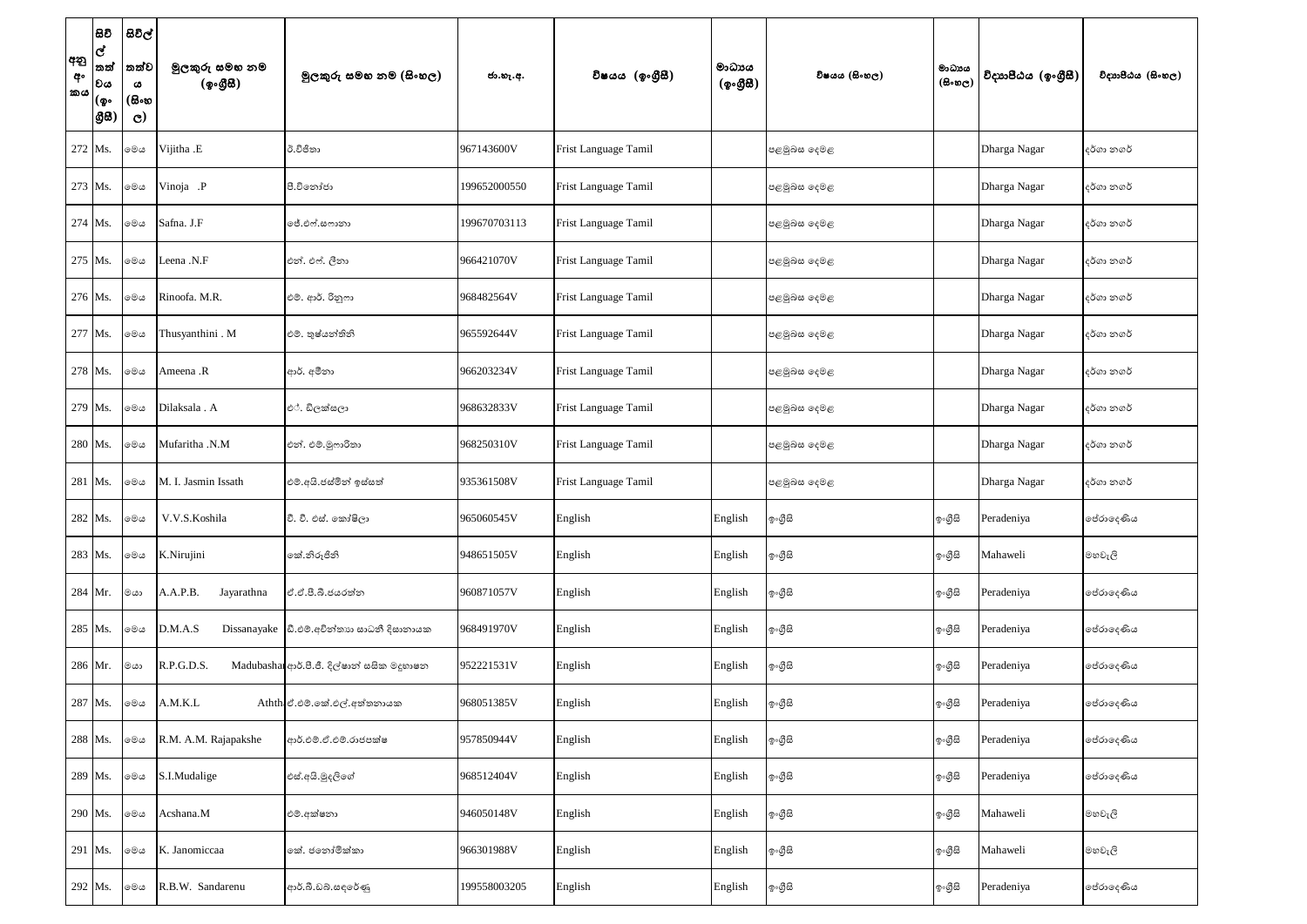| අනු<br>අං<br><b>කය</b> | සිවි<br>$\mathbf{G}$<br>තත්<br>වය<br>(စွ…<br> යුස) | සිවිල්<br>තත්ව<br>ය<br>(සිංහ<br>$\mathbf{C}$ | මුලකුරු සමහ නම<br>(ඉංගීසී) | මූලකුරු සමහ නම (සිංහල)                                    | ජා.හැ.අ.   | විෂයය (ඉංගීුසි)         | මාධායය<br>$({\cal Q} \circ \mathcal{B} \mathcal{B})$ | විෂයය (සිංහල)   | මාධායය<br>$(B \circ \circledcirc_C)$ | විදාහපීඨය (ඉංගීසී) | විදාහපීඨය (සිංහල) |
|------------------------|----------------------------------------------------|----------------------------------------------|----------------------------|-----------------------------------------------------------|------------|-------------------------|------------------------------------------------------|-----------------|--------------------------------------|--------------------|-------------------|
|                        | 293 Ms.                                            | මෙය                                          | Methika.S                  | සි.මේතිකා                                                 | 966730773V | English                 | English                                              | ඉ∘ගීුසි         | ඉංගීසි                               | Mahaweli           | මහවැලි            |
|                        | 294 Ms.                                            | මෙය                                          | A.S. Fathima Shihinas      | ඒ.එස්. ෆාතිමා ශිහිනාස්                                    | 966083603V | English                 | English                                              | ඉ∘ගීුසි         | ඉංගීසි                               | Peradeniya         | පේරාදෙණිය         |
|                        | 295 Ms.                                            | මෙය                                          | J.Shajanthna               | ජේ. සජන්තනා                                               | 968132229V | English                 | English                                              | ඉ∘ගීුසි         | ඉංගීසි                               | Peradeniya         | පේරාදෙණිය         |
|                        | 296 Ms.                                            | මෙය                                          | Fathima Hashifa, M.H.      | එම්.එච්.එෆ්. හෂිෆා                                        | 958183232V | English                 | English                                              | ඉ∘ගුිසි         | ඉංගීසි                               | Mahaweli           | මහවැලි            |
|                        | 297 Ms.                                            | මෙය                                          |                            | Maduwanthi, M.G.H.M.S.T   එම්.ජී.එච්.එම්.එස්.ටී.මදුවන්ති. | 966512911V | English                 | English                                              | ඉ∘ගුිසි         | ඉංගීසි                               | Mahaweli           | මහවැලි            |
|                        | 298 Ms.                                            | මෙය                                          | Fathima Husna, M.H.        | එම්. එච්. එෆ්. හුස්නා                                     | 966620846V | English                 | English                                              | ඉ∘ගීුසි         | ඉංගීසි                               | Mahaweli           | මහවැලි            |
|                        | 299 Ms.                                            | මෙය                                          | Angeline.A                 | ඒ.අංජලින්                                                 | 967202738V | English                 | English                                              | ඉ∘ගීුසි         | ඉංගීසි                               | Mahaweli           | මහවැලි            |
|                        | 300 Ms.                                            | මෙය                                          | Sameeha Husaina .A.R       | ඒ.ආර්.එස්.හු ෙෙසනා                                        | 968521535V | English                 | English                                              | ඉ∘ගීුසි         | ඉංගීසි                               | Mahaweli           | මහවැලි            |
|                        | 301 Mr.                                            | මයා                                          | Sazeen Ahamed.S            | එස්.ශශීන් අහමඩ්                                           | 961201322V | English                 | English                                              | ඉ∘ගීුසි         | ඉංගීසි                               | Mahaweli           | මහවැලි            |
|                        | 302 Ms.                                            | මෙය                                          | <b>B.Saranya</b>           | බී.සරණ්යා                                                 | 937063067V | English                 | English                                              | ඉ∘ගීුසි         | ඉංගීසි                               | Mahaweli           | මහවැලි            |
|                        | 303 Ms.                                            | මෙය                                          | S.Ashwini                  | එස්.අශ්විනි                                               | 927212889V | English                 | English                                              | <b>ඉංගුස</b>    | ඉංගුිසි                              | Pasdunrata         | පස්දුන්රට         |
|                        | 304 Ms.                                            | මෙය                                          | S. Ardthiga.               | එස්. ආර්තිතිගා                                            | 897723000V | English                 | English                                              | <b>ඉංගුි</b> සි | ඉංගීසි                               | Jaffna             | යාපනය             |
|                        | 305 Mr.                                            | මයා                                          | D.M.U.P.Dissanayake        | ඩී.එම්.උදාර පියුමාල් දිසානායක                             | 963302738V | Art                     | Sinhala                                              | විතු            | සිංහල                                | Wayamba            | වයඹ               |
|                        | 306 Ms.                                            | මෙය                                          | M.M.F.Zayani               | එම්.එම්.එෆ්.සයානි                                         | 975011615V | Art                     | Tamil                                                | විතු            | දෙමළ                                 | <b>Batticaloa</b>  | මඩකලපුව           |
|                        | 307 Mr.                                            | මයා                                          | M.Lokithan                 | එම්.ලෝකිදන්                                               | 940763126V | Art                     | Tamil                                                | විතු            | දෙමළ                                 | <b>Batticaloa</b>  | මඩකලපුව           |
|                        | 308 Ms.                                            | මෙය                                          | A.C.Fathima Ritha          | ඒ.සී.ෆාතිමා රිදා                                          | 968164031V | Art                     | Tamil                                                | විතු            | දෙමළ                                 | Batticaloa         | මඩකලපුව           |
|                        | 309 Ms.                                            | මෙය                                          | G Tharmitha                | ජී.තර්මිදා                                                | 967334049V | Art                     | Tamil                                                | විතු            | දෙමළ                                 | Batticaloa         | මඩකලපුව           |
|                        | 310 Ms.                                            | මෙය                                          | . Rivka Banu               | ජේ.රිචිකා බානු                                            | 956993709V | Art                     | Tamil                                                | විතු            | දෙමළ                                 | <b>Batticaloa</b>  | මඩකලපුව           |
|                        | $311$ Mr.                                          | මයා                                          | P.Kokulakanth              | පී.කෝකුලකාන්ත්                                            | 951273708V | Art                     | Tamil                                                | විතු            | දෙමළ                                 | <b>Batticaloa</b>  | මඩකලපුව           |
|                        | $312$ Mr.                                          | මයා                                          | T.Thanagopan               | ථි.තනකෝපන්                                                | 941763278V | Art                     | Tamil                                                | විතු            | දෙමළ                                 | <b>BATTICALOA</b>  | මඩකලපුව           |
|                        | 313 Ms.                                            | මෙය                                          | Kotandeniya K.W.N.R        | කේ.ඩබ්ලිව්.නයෝමි රන්සිකා<br>කොටන්දෙනිය                    | 968124374V | <b>Oriental Dancing</b> | Sinhala                                              | පෙරදිග නර්තනය   | සි∘හල                                | Mahaweli           | මහවැලි            |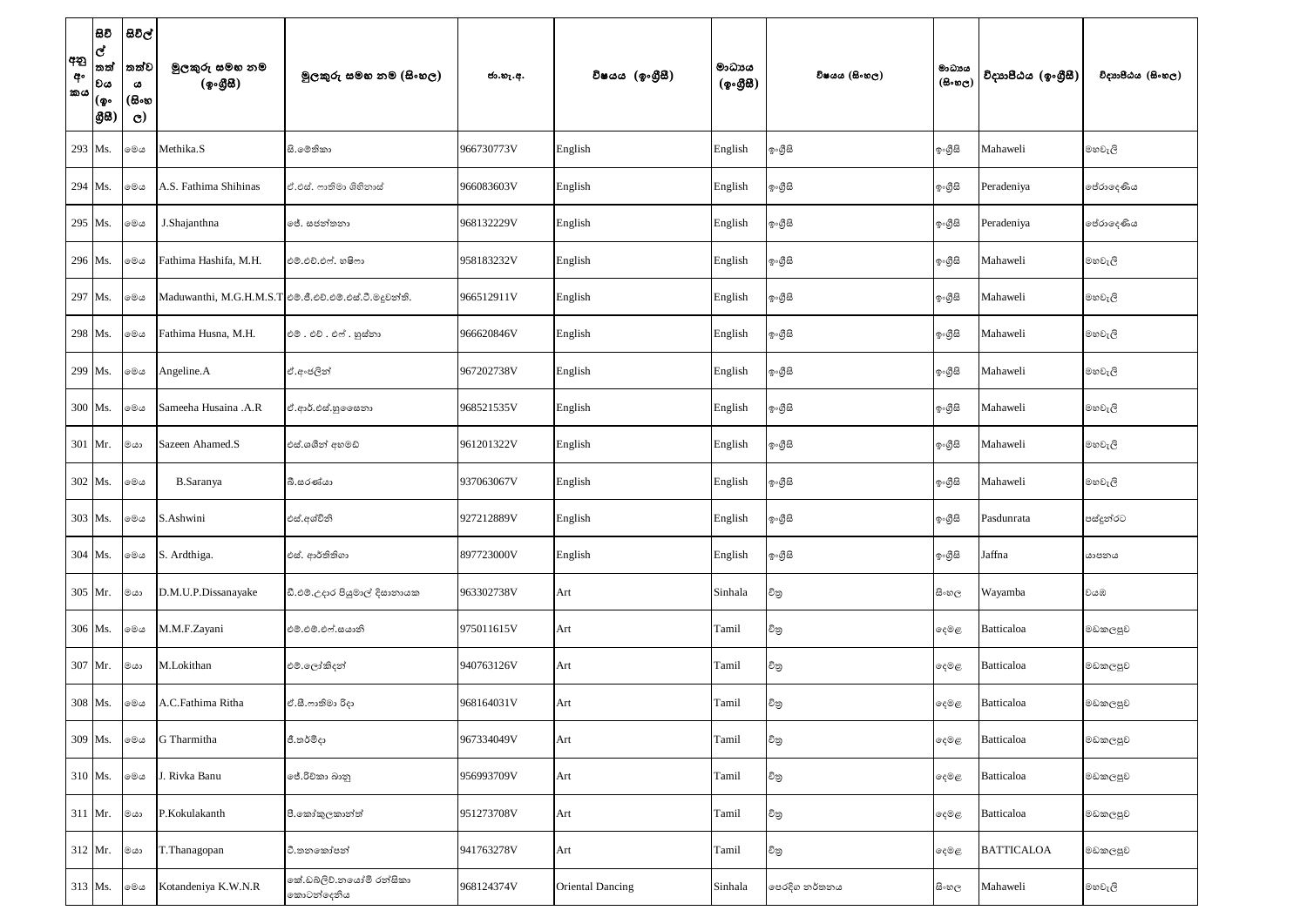| අනු<br>අං<br><b>්කය</b> | සිවි<br>$\overline{d}$<br> තත්<br> වය<br> (စွ۰<br> යුස | සිවිල්<br>තත්ව<br>ය<br>(සිංහ<br>$\mathbf{C}$ | මුලකුරු සමහ නම<br>(ඉංගීසී) | මූලකුරු සමහ නම (සිංහල)          | ජා.හැ.අ.   | විෂයය (ඉංගුීසි)           | මාධායය<br>$({\bf 2} \cdot {\bf 2} \cdot {\bf B})$ | විෂයය (සිංහල)    | මාධාය<br>$(B \circ \mathfrak{v}_C)$ | විදාහපීඨය (ඉංගීසී) | විදාහපීඨය (සිංහල) |
|-------------------------|--------------------------------------------------------|----------------------------------------------|----------------------------|---------------------------------|------------|---------------------------|---------------------------------------------------|------------------|-------------------------------------|--------------------|-------------------|
| 314 Ms.                 |                                                        | මෙය                                          | Madara, J. G. K.           | ජේ.ජී. කේ.මදාරා                 | 958563019V | <b>Oriental Dancing</b>   | Sinhala                                           | පෙරදිග නර්තනය    | සි∘හල                               | Mahaweli           | මහවැලි            |
| 315 Ms.                 |                                                        | මෙය                                          | V.Meena                    | බී.මීනා                         | 957360599V | <b>Bharatha Dance</b>     | Tamil                                             | නවූම් හරත        | ඈමළ                                 | Jaffna             | යාපනය             |
|                         | 316 Ms.                                                | මෙය                                          | K.Sathurshika              | කේ.ෂදූර්ශිකා                    | 967864005V | <b>Bharatha Dance</b>     | Tamil                                             | නවුම් හරත        | දෙමළ                                | Jaffna             | යාපනය             |
|                         | 317 Ms.                                                | මෙය                                          | R.Thushyanthini            | ආර්.තුෂ්යන්දිනි                 | 968160583V | <b>Bharatha Dance</b>     | Tamil                                             | නටුම් හරත        | දෙමළ                                | Jaffna             | යාපනය             |
|                         | 318 Ms.                                                | මෙය                                          | Wijerathna, D.M.H.S.       | ඩී.එම්.එච්.එස්.විජේරත්න         | 968540831V | <b>Oriental Music</b>     | Sinhala                                           | පෙරදිග සංගීතය    | සි∘හල                               | Mahaweli           | මහවැලි            |
|                         | 319 Ms.                                                | මෙය                                          | A.Yulina                   | ඒ.යුලිනා                        | 968180312V | Carnatic Music            | Tamil                                             | කර්ණාටක සංගීතය   | දෙමළ                                | Jaffna             | යාපනය             |
|                         | 320 Ms.                                                | ාම                                           | V.Ruvinya                  | බී.රුවිනියා                     | 967333719V | <b>Carnatic Music</b>     | Tamil                                             | කර්ණාටක සංගීතය   | දෙමළ                                | Jaffna             | යාපනය             |
|                         | 321 Ms.                                                | මෙය                                          | K.Dishany                  | කේ.ඩිෂානි                       | 956013011V | <b>Carnatic Music</b>     | Tamil                                             | කර්ණාටක සංගීතය   | දෙමළ                                | Jaffna             | යාපනය             |
|                         | $322$ Ms.                                              | මෙය                                          | S.Sharanika                | එස්.ෂරනිකා                      | 955182235V | <b>Carnatic Music</b>     | Tamil                                             | කර්ණාටක සංගීතය   | දෙමළ                                | Jaffna             | යාපනය             |
|                         | 323 Mr.                                                | මයා                                          | S. Nimeshkumar             | එස්.නිමේෂ්කුමාර්                | 933481417V | Drama & Theatre           | Tamil                                             | නාටා හා රංග කලාව | දෙමළ                                | Batticaloa         | මඩකලපුව           |
|                         | 324 Ms.                                                | මෙය                                          | M.Janojini                 | එම්.ජතෝජිනි                     | 975192539V | Drama & Theatre           | Tamil                                             | නාටා හා රංග කලාව | දෙමළ                                | <b>Batticaloa</b>  | මඩකලපුව           |
|                         | 325 Mr.                                                | මයා                                          | N Tharisan                 | එන්.තරිසන්                      | 940903068V | Drama & Theatre           | Tamil                                             | නාටා හා රංග කලාව | දෙමළ                                | <b>Batticaloa</b>  | මඩකලපුව           |
|                         | 326 Ms.                                                | මෙය                                          | S.Sukanya                  | එස්.සුකන්යා                     | 958360460V | Drama & Theatre           | Tamil                                             | නාටා හා රංග කලාව | දෙමළ                                | <b>Batticaloa</b>  | මඩකලපුව           |
|                         | 327 Ms.                                                | මෙය                                          | G.Mathurthika              | ජී.මදූර්ත්තිකා                  | 956532523V | Drama & Theatre           | Tamil                                             | නාටා හා රංග කලාව | දෙමළ                                | <b>Batticaloa</b>  | මඩකලපුව           |
|                         | 328 Ms.                                                | මෙය                                          | V.Libiya                   | වී.ලිබියා                       | 965553193V | Drama & Theatre           | Tamil                                             | නාටා හා රංග කලාව | දෙමළ                                | <b>Batticaloa</b>  | මඩකලපුව           |
|                         | 329 Mr.                                                | මයා                                          | K.T.N.Madushanka           | කේ.ටී.එන් මදුශංක                | 951291455V | <b>Physical Education</b> | Sinhala                                           | ශාරීරික අධාහපනය  | සි∘හල                               | Uva                | ඌව                |
|                         | 330 Mr.                                                | මයා                                          | A.H.W.S.Rathnasiri         | ඒ.එච්. ඩබ්ලිව්. සුපුන් රත්නසිරි | 951221090V | <b>Physical Education</b> | Sinhala                                           | ශාරීරික අධාහපනය  | සි∘හල                               | Uva                | ඌව                |
|                         | 331 Ms.                                                | මෙය                                          | R.D.S.M.Gunarathna         | ආර්.ඩී.එස්.එම්.ගුණරත්න.         | 936162436V | <b>Physical Education</b> | Sinhala                                           | ශාරීරික අධාහපනය  | සි∘හල                               | Uva                | ඌව                |
|                         | 332 Mr.                                                | මයා                                          | K.B.P.M. Kumara            | කේ.බී.පුබුදු මහේෂ් කුමාර        | 961252903V | <b>Physical Education</b> | Sinhala                                           | ශාරීරික අධාහපනය  | සි∘හල                               | Uva                | ඌව                |
|                         | 333 Mr.                                                | මයා                                          | W.A.C.D Weragoda           | ඩබ්ලිව්. ඒ. සී. ඩී වේරගොඩ       | 961731119V | <b>Physical Education</b> | Sinhala                                           | ශාරීරික අධාහපනය  | සි∘හල                               | Uva                | ඌව                |
|                         | 334 Ms.                                                | මෙය                                          | R.M.D.S.Rajapaksha         | ආර්.එම්.ඩී.එස්.රාජපක්ෂ          | 967421600V | <b>Physical Education</b> | Sinhala                                           | ශාරීරික අධාහපනය  | සි∘හල                               | Uva                | ඌව                |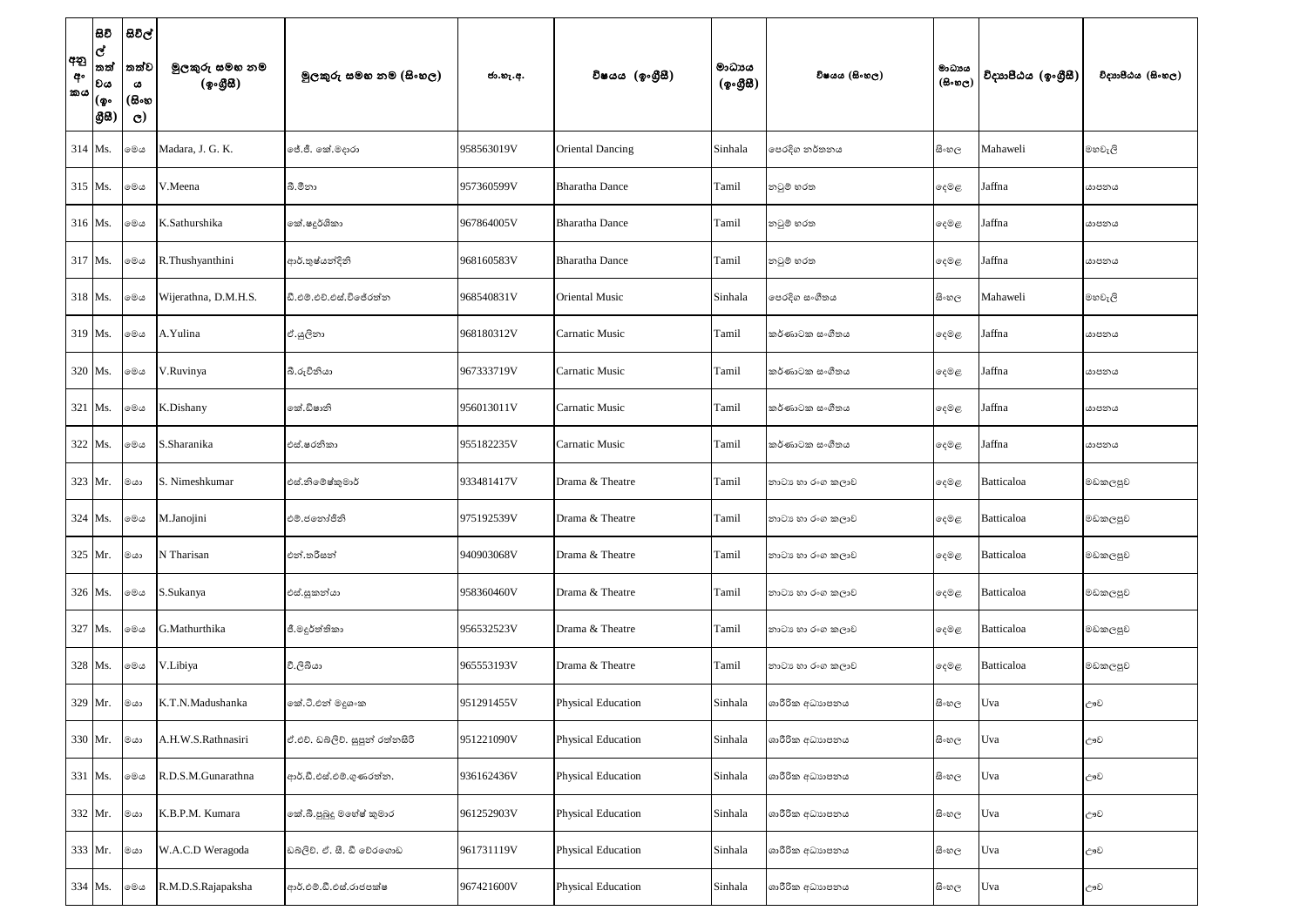| අනු<br>අං<br>කය | සිවි<br>ල්<br>තත්<br>වය<br>(စွ…<br>8සි) | සිවිල්<br>තත්ව<br>ය<br>(සිංහ<br>$\mathbf{C}$ | මුලකුරු සමහ නම<br>(ඉංගීසී) | මූලකුරු සමහ නම (සිංහල) | ජා.හැ.අ.     | විෂයය (ඉංගීසී)            | මාධායය<br>(ඉංගීසි) | විෂයය (සිංහල)     | මාධාය<br>(සිංහල) | විදාහපීඨය (ඉංගීසී) | විදාහපීඨය (සිංහල) |
|-----------------|-----------------------------------------|----------------------------------------------|----------------------------|------------------------|--------------|---------------------------|--------------------|-------------------|------------------|--------------------|-------------------|
|                 | 335 Ms.                                 | මෙය                                          | S.Kirshanthi               | එස්.කිෂාන්ති           | 957332587V   | <b>Physical Education</b> | Tamil              | ශාරීරික අධාහපනය   | දෙමළ             | Batticaloa         | මඩකලපුව           |
|                 | 336 Mr.                                 | මයා                                          | N.Latheesan                | එන්.ලතීසන්             | 199608103278 | <b>Physical Education</b> | Tamil              | ශාරීරික අධාහපනය   | දෙමළ             | Vavuniya           | වවුනියාව          |
|                 | 337 Mr.                                 | මයා                                          | A.Mohanaraj                | ඒ.මොහන්රාජ්            | 199623002432 | <b>Physical Education</b> | Tamil              | ශාරීරික අධාහපනය   | දෙමළ             | Vavuniya           | වවුනියාව          |
|                 | 338 Mr.                                 | මයා                                          | I.L.Thasni                 | අයි.එල්.තස්ති          | 930531464V   | <b>Physical Education</b> | Tamil              | ශාරීරික අධාහපනය   | දෙමළ             | Batticaloa         | මඩකලපුව           |
|                 | 339 Ms.                                 | මෙය                                          | K.Sarvadakshiya            | කේ.සර්වඩක්ෂියා         | 948062283V   | <b>Physical Education</b> | Tamil              | ශාරීරික අධාහපනය   | දෙමළ             | Batticaloa         | මඩකලපුව           |
|                 | 340 Ms.                                 | මෙය                                          | M.Janathani                | එම්.ජනාතනි             | 945402830V   | <b>Physical Education</b> | Tamil              | ශාරීරික අධාහපනය   | දෙමළ             | Batticaloa         | මඩකලපුව           |
|                 | 341 Mr.                                 | මයා                                          | S.Thanuskaran              | එස්.ධනුස්කරන්          | 952832921V   | <b>Physical Education</b> | Tamil              | ශාරීරික අධාහපනය   | දෙමළ             | Batticaloa         | මඩකලපුව           |
|                 | $342$ Mr.                               | මයා                                          | S.L.Mohamed Haseek         | එස්.එල්.මොහොමඩ් හසීක්  | 970221034V   | <b>Physical Education</b> | Tamil              | ශාරීරික අධාහපනය   | දෙමළ             | Batticaloa         | මඩකලපුව           |
|                 | 343 Ms.                                 | මෙය                                          | V.Apimena                  | වි.අභිමේනා             | 965573879V   | <b>Physical Education</b> | Tamil              | ශාරීරික අධාහපනය   | දෙමළ             | Vavuniya           | වවුනියාව          |
|                 | $344$ Mr.                               | මයා                                          | M.M.Aathif                 | එම්.එම්.ආත්තිප්        | 962673147V   | <b>Physical Education</b> | Tamil              | ශාරීරික අධාහපනය   | දෙමළ             | Batticaloa         | මඩකලපුව           |
|                 | 345 Mr.                                 | මයා                                          | M.M.Hasaan                 | එම්.එම්.හසාන්          | 952641140V   | Physical Education        | Tamil              | ශාරීරික අධාහපනය   | දෙමළ             | <b>Batticaloa</b>  | මඩකලපුව           |
|                 | 346 Mr.                                 | ∣මයා                                         | A.M.M.Asavurdeen           | ඒ.එම්.එම්.අෂාවූර්දීන්  | 960430697V   | Physical Education        | Tamil              | ශාරීරික අධාහපනය   | දෙමළ             | Batticaloa         | මඩකලපුව           |
|                 | 347 Mr.                                 | මයා                                          | M.A.M.Rowfar               | එම්.ඒ.එම්.රව්පර්       | 951973203V   | <b>Physical Education</b> | Tamil              | ශාරීරික අධාහපනය   | දෙමළ             | Batticaloa         | මඩකලපුව           |
|                 | 348 Ms.                                 | මෙය                                          | U.Tharsha                  | යූ.දර්ෂා               | 966760850V   | <b>Physical Education</b> | Tamil              | ශාරීරික අධාහපනය   | දෙමළ             | Batticaloa         | මඩකලපුව           |
|                 | 349 Mr.                                 | මයා                                          | M.S.M. Mahir               | එම්.එස්.එම්.මහීර්      | 963620632V   | <b>Physical Education</b> | Tamil              | ශාරීරික අධාහපනය   | දෙමළ             | Batticaloa         | මඩකලපුව           |
|                 | 350 Mr.                                 | මයා                                          | M.I.M.Saliheen             | එම්.අයි.එම්.සාලිහීන්   | 961221080V   | <b>Physical Education</b> | Tamil              | ශාරීරික අධාහපනය   | දෙමළ             | Batticaloa         | මඩකලපුව           |
|                 | 351 Mr.                                 | මයා                                          | K.M.A.Faslan               | කේ.එම් .ඒ .ෆස්ලාන්     | 962192548V   | Physical Education        | Tamil              | ශාරීරික අධාහපනය   | දෙමළ             | Batticaloa         | මඩකලපුව           |
|                 | 352 Ms.                                 | මෙය                                          | T.Paviththira              | ටී.පවිතුා              | 966022833V   | <b>Physical Education</b> | Tamil              | ශාරීරික අධාහපනය   | දෙමළ             | Batticaloa         | මඩකලපුව           |
|                 | 353 Mr.                                 | මයා                                          | M.M.Mufees                 | එම්.එම්.මූෆීස්         | 960971183V   | <b>Physical Education</b> | Tamil              | ශාරීරික අධාහපනය   | දෙමළ             | Batticaloa         | මඩකලපුව           |
|                 | 354 Mr.                                 | මයා                                          | M U R Mohamed              | එමි.යූ.ආර්.මොහමඩ්      | 951101699V   | <b>Physical Education</b> | English            | ශාරීරික අධාහපනය   | ඉංගීසි           | Uva                | ඌව                |
|                 | 355 Ms.                                 | මෙය                                          | H.M.I.Madhumali            | එච්.එම්.අයි.මධූමාලී    | 966003740V   | Home Economics            | Sinhala            | ගෘහ ආර්ථික විදාහව | සිංහල            | Ruhuna             | රුහුණ             |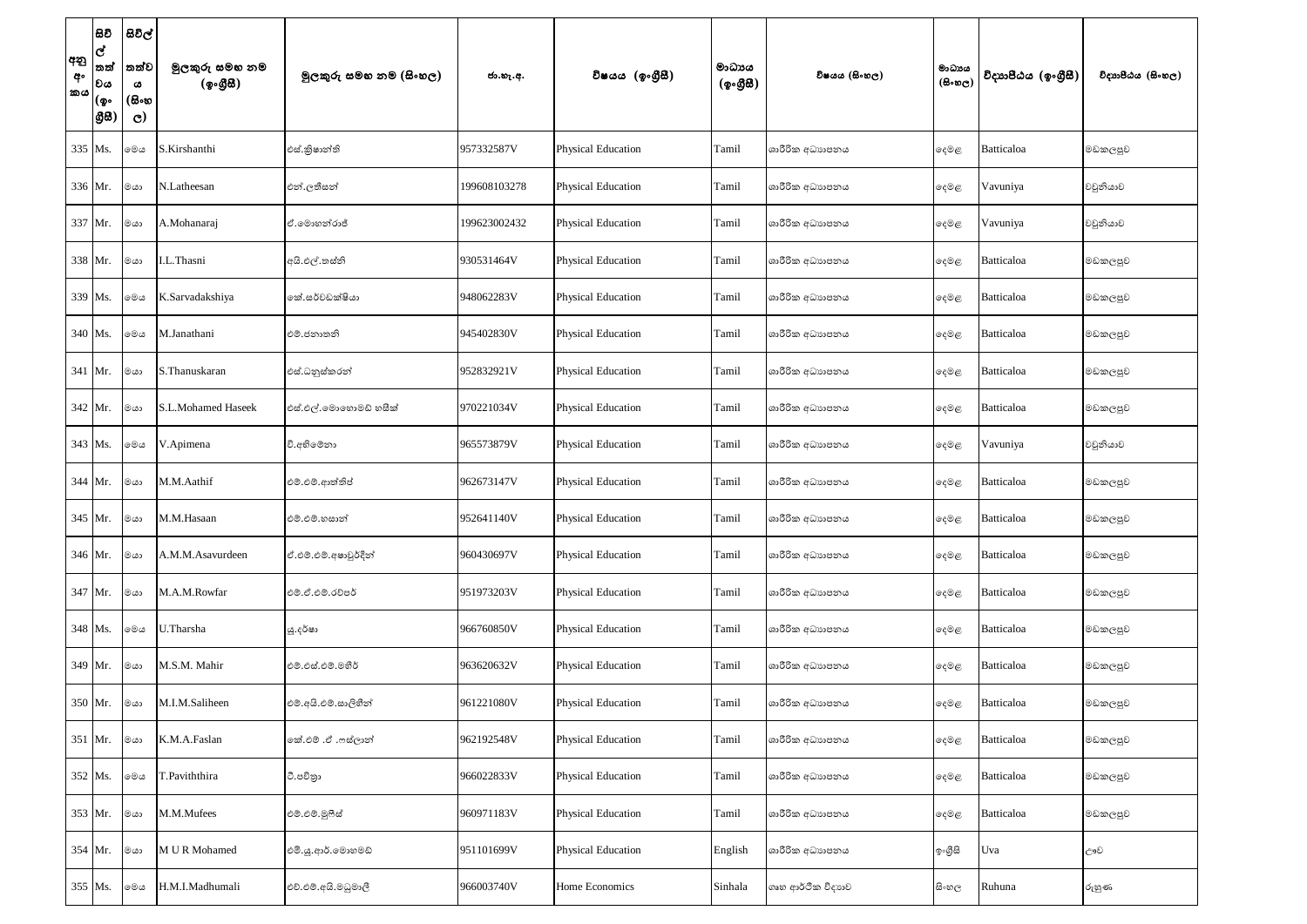| අනු<br>අං<br>කය | සිවි<br>ල්<br>තත්<br>වය<br>(စွ…<br>88) | සිවිල්<br>තත්ව<br>ය<br>(සිංහ<br>$\mathbf{C}$ | මුලකුරු සමහ නම<br>(ඉංගීසී) | මූලකුරු සමහ නම (සිංහල)                               | ජා.හැ.අ.     | විෂයය (ඉංගීසී)                                  | මාධායය<br>$({\bf 2} \cdot {\bf 2} \cdot {\bf B})$ | විෂයය (සිංහල)                         | මාධාය<br>(සිංහල) | විදාහපීඨය (ඉංගීසී) | විදාහපීඨය (සිංහල) |
|-----------------|----------------------------------------|----------------------------------------------|----------------------------|------------------------------------------------------|--------------|-------------------------------------------------|---------------------------------------------------|---------------------------------------|------------------|--------------------|-------------------|
|                 | 356 Ms.                                | මෙය                                          | D.M.T.N.Chandrasena        | ඩී.එම්.ටී.එන්.චන්දුසේන                               | 965871101V   | Home Economics                                  | Sinhala                                           | ගෘහ ආර්ථික විදාහව                     | සි∘හල            | Ruhuna             | රුහුණ             |
|                 | 357 Ms.                                | මෙය                                          | H.Vegika                   | එච්. වේජිකා                                          | 966400676V   | Home Economics                                  | Tamil                                             | ගෘහ ආර්ථික විදාහව                     | දෙමළ             | Dharga Nagar       | දර්ගා නගර්        |
|                 | 358 Ms.                                | මෙය                                          | M.M.Safeenas Banu          | එම්.එම්.සෆීනාස් බානු                                 | 967473430V   | Home Economics                                  | Tamil                                             | ගෘහ ආර්ථික විදාහව                     | දෙමළ             | Dharga Nagar       | දර්ගා නගර්        |
|                 | 359 Ms.                                | මෙය                                          | M.M.Haseena                | එම්.එම්.හසිනා                                        | 966622970V   | Home Economics                                  | Tamil                                             | ගෘහ ආර්ථික විදාහව                     | දෙමළ             | Dharga Nagar       | දර්ගා නගර්        |
|                 | 360 Ms.                                | මෙය                                          | H.L.F.Zumla                | එච්.එල්.එෆ්.ෂුම්ලා                                   | 966942169V   | Home Economics                                  | Tamil                                             | ගෘහ ආර්ථික විදාහව                     | දෙමළ             | Dharga Nagar       | දර්ගා නගර්        |
|                 | 361 Ms.                                | මෙය                                          | M.H. F. Mifthah            | එම්.එච්.එෆ්.මිෆ්තා                                   | 966701200V   | Home Economics                                  | Tamil                                             | ගෘහ ආර්ථික විදාහව                     | දෙමළ             | Dharga Nagar       | දර්ගා නගර්        |
|                 | 362 Ms.                                | මෙය                                          | T.Archana                  | ටී.අර්වනා                                            | 966242710V   | Home Economics                                  | Tamil                                             | ගෘහ ආර්ථික විදාහව                     | දෙමළ             | Dharga Nagar       | දර්ගා නගර්        |
|                 | 363 Ms.                                | මෙය                                          | A.R.Sajitha                | ඒ.ආර්.සාජිතා                                         | 967853577V   | Home Economics                                  | Tamil                                             | ගෘහ ආර්ථික විදාහව                     | දෙමළ             | Dharga Nagar       | දර්ගා නගර්        |
|                 | 364 Ms.                                | මෙය                                          | H.F.Rasitha Farhath        | එච්.එෆ්.රාසිතා ෆර්හත්                                | 966342854V   | Home Economics                                  | Tamil                                             | ගෘහ ආර්ථික විදාහව                     | දෙමළ             | Dharga Nagar       | දර්ගා නගර්        |
|                 | 365 Ms.                                | මෙය                                          | A.Beulah                   | ඒ.බියුලා                                             | 966843160V   | Home Economics                                  | Tamil                                             | ගෘහ ආර්ථික විදාහව                     | දෙමළ             | Vavuniya           | වවුනියාව          |
|                 | 366 Ms.                                | මෙය                                          | K.Gowsika                  | කේ.ගෞව්සිකා                                          | 956964440V   | Home Economics                                  | Tamil                                             | ගෘහ ආර්ථික විදාහව                     | දෙමළ             | Vavuniya           | වවුනියාව          |
|                 | 367 Mr.                                | මයා                                          | T.M.T.M.Thennakoon         | ටී.එම්.ටී.එම්.තෙන්නකෝන්                              | 942492090V   | Agri & Food Technology                          | Sinhala                                           | කෘෂි හා ආහාර තාක්ෂණය                  | සි∘හල            | Pulathisipura      | පුලතිසිපුර        |
|                 | 368 Ms.                                | මෙය                                          | H.M.N.M.Nawarathna         | එච්.එම්.එන්.එම්.නවරත්න                               | 937672497V   | Agri & Food Technology                          | Sinhala                                           | කෘෂි හා ආහාර තාක්ෂණය                  | සිංහල            | Pulathisipura      | පුලතිසිපුර        |
|                 | 369 Ms.                                | මෙය                                          | M.H.N.L.De Silva           | එම්.එච්.එන්.එල්.ද සිල්වා                             | 199667601210 | Agri & Food Technology                          | Sinhala                                           | කෘෂි හා ආහාර තාක්ෂණය                  | සි∘හල            | Pulathisipura      | පුලතිසිපුර        |
|                 | 370 Ms.                                | මෙය                                          | K.Vanajaledchumy           | කේ.වනජාලච්චුමි                                       | 968462202V   | Agri & Food Technology                          | Tamil                                             | කෘෂි හා ආහාර තාක්ෂණය                  | දෙමළ             | Vavuniya           | වවුනියාව          |
|                 | 371 Ms.                                | මෙය                                          | M.B.Fahmila Begam          | එම්.බී.ෆවුම්ලා බේගම්                                 | 948590557V   | Agri & Food Technology                          | Tamil                                             | කෘෂි හා ආහාර තාක්ෂණය                  | දෙමළ             | Vavuniya           | වවුනියාව          |
|                 | 372 Mr.                                | මයා                                          | P.Kirthy                   | පී. කීර්ති                                           | 962682383V   | Agri & Food Technology                          | Tamil                                             | කෘෂි හා ආහාර තාක්ෂණය                  | දෙමළ             | Vavuniya           | වවුනියාව          |
|                 | 373 Ms.                                | මෙය                                          | I.L.Sahrathun Nisa         | අයි.එල්.සහ්රතුන් නිශා                                | 965663681V   | Agri & Food Technology                          | Tamil                                             | කෘෂි හා ආහාර තාක්ෂණය                  | දෙමළ             | Vavuniya           | වවුනියාව          |
|                 | 374 Mr.                                | මයා                                          | T.Jaseen                   | ටී.ජසීන්                                             | 963551924V   | Agri & Food Technology                          | Tamil                                             | කෘෂි හා ආහාර තාක්ෂණය                  | දෙමළ             | Vavuniya           | වවුනියාව          |
|                 | 375 Ms.                                | මෙය                                          | A.A.F.Aqeela               | එ.එ.එප්.අකීලා                                        | 967973130V   | <b>Information Communication</b><br>Thechnology | English                                           | තොරතුරු හා සන්නිවේදන තාක්ෂණය  ඉංගීසි  |                  | Maharagama         | මහරගම             |
|                 | 376 Ms.                                | මෙය                                          |                            | A.T. Fathima Asmath Thah අ.ත.ෆාත්තිමා අස්මත් තහ්සීන් | 955300475V   | <b>Information Communication</b><br>Thechnology | English                                           | නොරතුරු හා සන්නිවේදන තාක්ෂණය  ඉංගීුසි |                  | Maharagama         | මහරගම             |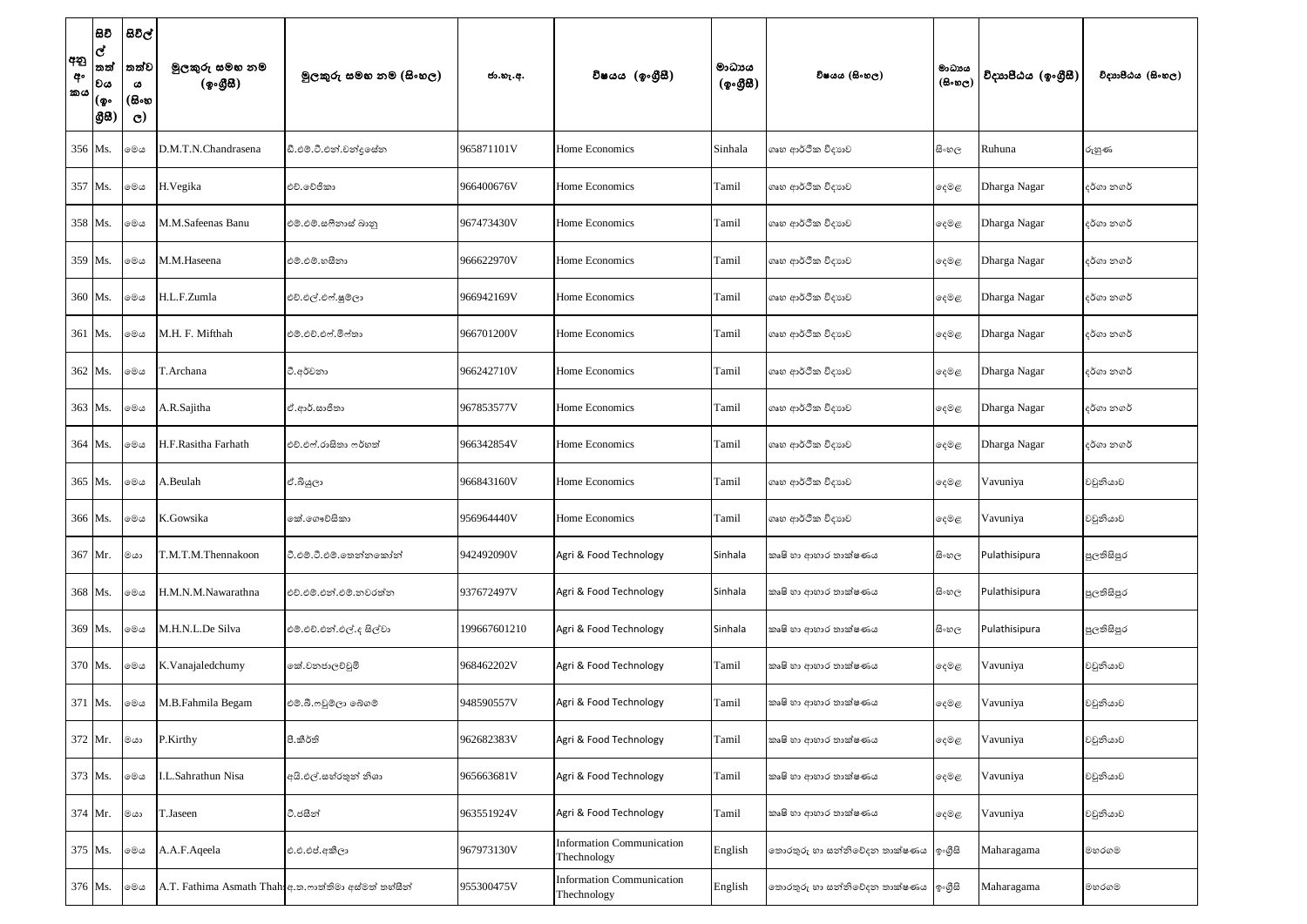| අනු<br>අං<br>කය | සිවි<br>$\overline{\mathbf{c}}$<br> තත්<br>වය<br> (စွ۰<br> යුස | සිවිල්<br>තත්ව<br>ය<br>(සිංහ<br>$\mathbf{C}$ | මුලකුරු සමහ නම<br>(ඉංගීසී) | මූලකුරු සමහ නම (සිංහල) | ජා.හැ.අ.     | විෂයය (ඉංගීසී)                                  | මාධායය<br>(ඉංගීසී) | විෂයය (සිංහල)                         | මාධායය<br>$(B \circ \mathfrak{v}_C)$ | විදාහපීඨය (ඉංගීසී) | විදාහපීඨය (සිංහල) |
|-----------------|----------------------------------------------------------------|----------------------------------------------|----------------------------|------------------------|--------------|-------------------------------------------------|--------------------|---------------------------------------|--------------------------------------|--------------------|-------------------|
|                 | 377 Ms.                                                        | මෙග                                          | H.M.Rifana                 | හ.මු.රිෆානා            | 965491171V   | <b>Information Communication</b><br>Thechnology | English            | තොරතුරු හා සන්නිවේදන තාක්ෂණය  ඉංගීුසි |                                      | Maharagama         | මහරගම             |
|                 | 378 Ms.                                                        | මෙය                                          | K .Suhanya                 | කේ.සුහන්යා             | 966362103V   | <b>Information Communication</b><br>Thechnology | English            | නොරතුරු හා සන්නිවේදන තාක්ෂණය  ඉංගීුසි |                                      | Maharagama         | මහරගම             |
|                 | 379 Mr.                                                        | මයා                                          | D.M.T.N.Wijesena           | ඩී.එම්.ටී.එන්.විජේසේන  | 962851975V   | <b>Information Communication</b><br>Thechnology | English            | තොරතුරු හා සන්නිවේදන තාක්ෂණය  ඉංගීුසි |                                      | Ruwanpura          | රුවන්පුර          |
|                 | 380 Ms.                                                        | මෙය                                          | J .Fathima Nasrin          | ජේ.ෆාතිමා නස්රින්      | 965613412V   | <b>Information Communication</b><br>Thechnology | English            | තොරතුරු හා සන්නිවේදන තාක්ෂණය  ්ඉංගීසි |                                      | Maharagama         | මහරගම             |
|                 | 381 Ms.                                                        | මෙය                                          | M.I Nazeefa                | එම්.අයි. නසීෆා         | 975081168V   | <b>Information Communication</b><br>Thechnology | English            | තොරතුරු හා සන්නිවේදන තාක්ෂණය  ඉංගීුසි |                                      | Maharagama         | මහරගම             |
|                 | 382 Mr.                                                        | ගය                                           | P.Thiviyaraj               | පි. දිවාගෙජ්           | 962343074V   | <b>Information Communication</b><br>Thechnology | English            | තොරතුරු හා සන්නිවේදන තාක්ෂණය  ඉංගීුසි |                                      | Maharagama         | මහරගම             |
|                 | 383 Ms.                                                        | මෙය                                          | P. G. A. I. Dulmini        | පී.ජී.ඒ. අයි. දුල්මිණි | 965091750V   | <b>Information Communication</b><br>Thechnology | English            | නොරතුරු හා සන්නිවේදන තාක්ෂණය  ඉංගීුසි |                                      | Ruwanpura          | රුවන්පුර          |
|                 | 384 Ms.                                                        | මෙය                                          | N.Tharshan Atheeka         | එන්. දර්ශන් අදිකා      | 199683302074 | <b>Information Communication</b><br>Thechnology | English            | තොරතුරු හා සන්නිවේදන තාක්ෂණය  ඉංගීුසි |                                      | Maharagama         | මහරගම             |
|                 | 385 Mr.                                                        | මයා                                          | M.J.Jahin Afsar            | එම්.ජේ. ජහීන් අෆ්සර්   | 960381726V   | <b>Information Communication</b><br>Thechnology | English            | තොරතුරු හා සන්නිවේදන තාක්ෂණය  ්ඉංගීසි |                                      | Maharagama         | මහරගම             |
|                 | 386 Mr.                                                        | මයා                                          | M.J.M.J.Hasan              | මු.ජ.මූ.ජ. හසන්        | 961632307V   | <b>Information Communication</b><br>Thechnology | English            | තොරතුරු හා සන්නිවේදන තාක්ෂණය  ඉංගීුසි |                                      | Maharagama         | මහරගම             |
|                 | 387 Mr.                                                        | ගග                                           | G .Kopinath                | ජී. කෝපිනාත්           | 961153336V   | <b>Information Communication</b><br>Thechnology | English            | නොරතුරු හා සන්නිවේදන තාක්ෂණය  ඉංගීුසි |                                      | Maharagama         | මහරගම             |
|                 | 388 Mr.                                                        | මයා                                          | S.Nithajanan               | එස්. නිදාජනන්          | 962973132V   | <b>Information Communication</b><br>Thechnology | English            | නොරතුරු හා සන්නිවේදන තාක්ෂණය  ඉංගීුසි |                                      | Maharagama         | මහරගම             |
|                 | 389 Mr.                                                        | මයා                                          | S.M.Aflaal                 | එස්.මොහමඩ් අෆ්ලාල්     | 199620601443 | <b>Information Communication</b><br>Thechnology | English            | තොරතුරු හා සන්නිවේදන තාක්ෂණය  ඉංගීුසි |                                      | Pasdunrata         | පස්දුන්රට         |
|                 | 390 Mr.                                                        | මයා                                          | A.B. Aaqil Zihab           | ඒ. බි. ආකිල් ෂිහාබ්    | 962721117V   | <b>Information Communication</b><br>Thechnology | English            | නොරතුරු හා සන්නිවේදන තාක්ෂණය  ඉංගීුසි |                                      | Maharagama         | මහරගම             |
|                 | 391 Mr.                                                        | මයා                                          | K.Thayugan                 | කේ.තයුගන්              | 962612091V   | <b>Information Communication</b><br>Thechnology | English            | තොරතුරු හා සන්නිවේදන තාක්ෂණය  ඉංගීුසි |                                      | Maharagama         | මහරගම             |
|                 | 392 Mr.                                                        | ගග                                           | P. Priyalakshan            | පී. පිරියලක්ෂන්        | 963391641V   | <b>Information Communication</b><br>Thechnology | English            | තොරතුරු හා සන්නිවේදන තාක්ෂණය  ඉංගීුසි |                                      | Pasdunrata         | පස්දුන්රට         |
|                 | 393 Ms.                                                        | මෙය                                          | A.L.F. Nafiza              | ඒ.එල්.එෆ්.නවූෆිසා      | 957182461V   | <b>Information Communication</b><br>Thechnology | English            | නොරතුරු හා සන්නිවේදන තාක්ෂණය  ඉංගීුසි |                                      | Ruwanpura          | රුවන්පුර          |
|                 | 394 Mr.                                                        | මයා                                          | Saththiyaraj.S             | එස්. සත්තියරාජ         | 951192651V   | Second Language Tamil                           |                    | දෙවනබස දෙමළ                           |                                      | Mahaweli           | මහවැලි            |
|                 | 395 Ms.                                                        | මෙය                                          | Fathima Rumaisa, M.B.      | එම්.බී.ෆාතිමා රුමයිසා  | 967270237V   | Second Language Tamil                           |                    | දෙවනබස දෙමළ                           |                                      | Mahaweli           | මහවැලි            |
|                 | 396 Ms.                                                        | මෙය                                          | Riska, M.B.                | එම්.බී.රිස්කා          | 975010430V   | Second Language Tamil                           |                    | දෙවනබස දෙමළ                           |                                      | Mahaweli           | මහවැලි            |
|                 | 397 Ms.                                                        | මෙය                                          | S.I.Rusha                  | එස්.අයි.රුෂා           | 956372623V   | Second Language Tamil                           |                    | දෙවනබස දෙමළ                           |                                      | Vavuniya           | වවුනියාව          |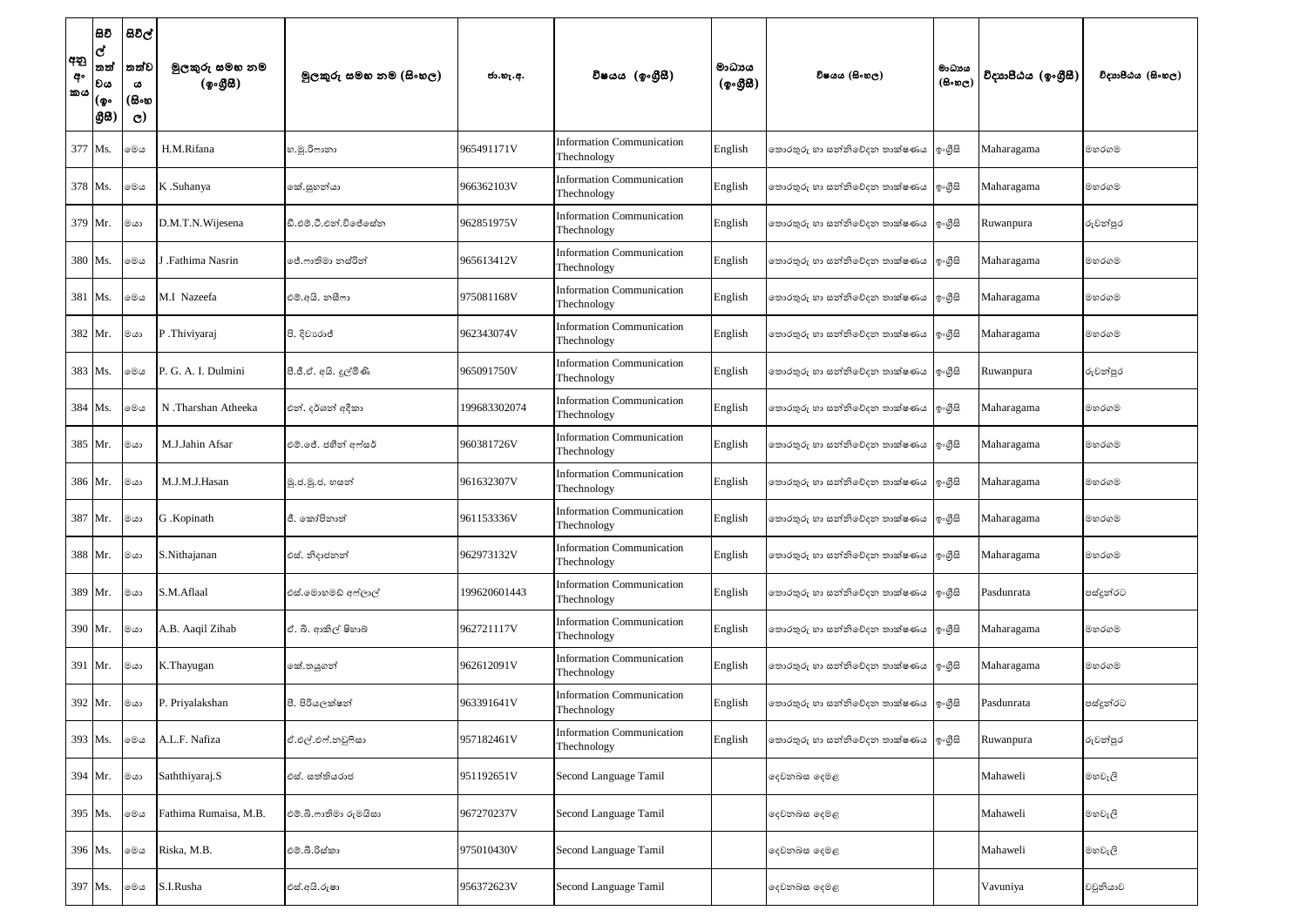| අනු<br>අං<br>කය | සිවි<br>ල්<br>තත්<br> වය<br>(စွ۰<br> යුස | සිවිල්<br>තත්ව<br>ය<br>(සිංහ<br>$\mathbf{C}$ | මුලකුරු සමහ නම<br>(ඉංගීසී) | මූලකුරු සමහ නම (සිංහල)   | ජා.හැ.අ.     | විෂයය (ඉංගීුසී)          | මාධායය<br>(ඉංගීසී) | විෂයය (සිංහල) | මාධාය<br>$(B \circ \mathfrak{v}_C)$ | විදාහපීඨය (ඉංගීසී) | විදාහපීඨය (සිංහල) |
|-----------------|------------------------------------------|----------------------------------------------|----------------------------|--------------------------|--------------|--------------------------|--------------------|---------------|-------------------------------------|--------------------|-------------------|
|                 | 398 Ms.                                  | මෙය                                          | H.M.Fathima Risatha        | එච්.එම්.ෆාතිමා රිසාදා    | 966262583V   | Second Language Tamil    |                    | දෙවනබස දෙමළ   |                                     | Vavuniya           | වවුනියාව          |
|                 | 399 Ms.                                  | මෙය                                          | V.Mubassira                | වී.මුඛස්සිරා             | 975211029V   | Second Language Tamil    |                    | දෙවනබස දෙමළ   |                                     | Vavuniya           | වවුනියාව          |
|                 | 400 Ms.                                  | මෙය                                          | .Fathima Sifana            | අයි.ෆාතිමා සිෆානා        | 199659904025 | Second Language Tamil    |                    | දෙවනබස දෙමළ   |                                     | Vavuniya           | වවුනියාව          |
|                 | 401 Ms.                                  | මෙය                                          | Fathima Rumaiza M.N        | එම්.එන්.ෆාතිමා රුලෙමසා   | 956363624V   | Second Language Tamil    |                    | දෙවනබස දෙමළ   |                                     | Mahaweli           | මහවැලි            |
|                 | 402 Ms.                                  | මෙය                                          | Sahana.P                   | පි. සහානා                | 958243081V   | Second Language Tamil    |                    | දෙවනබස දෙමළ   |                                     | Mahaweli           | මහවැලි            |
|                 | 403 Ms.                                  | මෙය                                          | Jeyanusha.J                | ජේ.ජෙයානුශා.             | 957803636V   | Second Language Tamil    |                    | දෙවනබස දෙමළ   |                                     | Mahaweli           | මහවැලි            |
|                 | 404 Ms.                                  | මෙය                                          | Kemila, K                  | කේ.කේමිලා                | 958181639V   | Second Language Tamil    |                    | දෙවනබස දෙමළ   |                                     | Mahaweli           | මහවැලි            |
|                 | 405 Ms.                                  | මෙය                                          | Thushietha. A              | ඒ. තුෂීතා                | 957263003V   | Second Language Tamil    |                    | දෙවනබස දෙමළ   |                                     | Mahaweli           | මහවැලි            |
|                 | 406 Ms.                                  | මෙය                                          | Nireka.S                   | එස්.නිරේකා               | 957073344V   | Second Language Tamil    |                    | දෙවනබස දෙමළ   |                                     | Mahaweli           | මහවැලි            |
|                 | 407 Ms.                                  | මෙය                                          | Nilajitha.P                | පි.නිලාජිතා              | 957733069V   | Second Language Tamil    |                    | දෙවනබස දෙමළ   |                                     | Mahaweli           | මහවැලි            |
|                 | 408 Ms.                                  | මෙය                                          | <b>T.M.N.</b> Madhuwanthi  | ටි.එම්.එන් මධුවන්ති      | 975071588V   | Second Language Sinhala  |                    | දෙවනබස සිංහල  |                                     | Wayamba            | වයඹ               |
|                 | 409 Ms.                                  | මෙය                                          | Y.K.D.M. Yatiwella         | වයි.කේ.ඩී.එම්.යටිවැල්ල   | 958030029V   | Second Language Sinhala  |                    | දෙවනබස සිංහල  |                                     | Wayamba            | වයඹ               |
|                 | 410 Ms.                                  | මෙය                                          | W.M.N. Maduwanthi          | ඩබ්ලිව්.එම්.එන්.මධුවන්ති | 966941294V   | Second Language Sinhala  |                    | දෙවනබස සිංහල  |                                     | Wayamba            | වයඹ               |
|                 | $411$ Ms.                                | මෙය                                          | R.M.T.M. Rathnayaka        | ආර්.එම්.ටී.එම්.රත්නායක   | 947242881V   | Second Language Sinhala  |                    | දෙවනබස සිංහල  |                                     | Wayamba            | වයඹ               |
|                 | 412 Ms.                                  | මෙය                                          | W. U. Sandamali            | ඩබලිව්.යූ.සඳමාලි         | 975041514V   | Second Language Sinhala  |                    | දෙවනබස සිංහල  |                                     | Wayamba            | වයඹ               |
|                 | 413 Ms.                                  | මෙය                                          | R.M.N.K. Wijerathna        | ආර්.එම්.එන්.කේ.විජේරත්න  | 968613472V   | Second Language Sinhala  |                    | දෙවනබස සිංහල  |                                     | Maharagama         | මහරගම             |
|                 | 414 Ms.                                  | මෙය                                          | C.K. Kumari                | සී.කේ.කුමාරි             | 957182739V   | Second Language Sinhala  |                    | දෙවනබස සිංහල  |                                     | Wayamba            | වයඹ               |
|                 | 415 Ms.                                  | මෙය                                          | J.P.N. Nadeeshani          | ්රී.පී.එන්.නදීශානි       | 956584620V   | Second Language Sinhala  |                    | දෙවනබස සිංහල  |                                     | Wayamba            | වයඹ               |
|                 | 416 Ms.                                  | මෙය                                          | Kg.L. Wathsala             | කේ.ජී.එල්.වත්සලා         | 955031911V   | Second Language Sinhala  |                    | දෙවනබස සිංහල  |                                     | Wayamba            | වයඹ               |
|                 | 417 Ms.                                  | මෙය                                          | R.G.W.A. Kumari            | ආර්.ජී.ඩබ්ලිව්.ඒ.කුමාරි  | 957281052V   | Second Language Sinhala  |                    | දෙවනබස සිංහල  |                                     | Wayamba            | වයඹ               |
|                 | 418 Ms.                                  | මෙය                                          | M. C.Rathnamali            | එම්.සී.රත්නමාලි          | 956283434V   | <b>Special Education</b> | Sinhala            | විශේෂ අධාහපනය | සි∘හල                               | Maharagama         | මහරගම             |